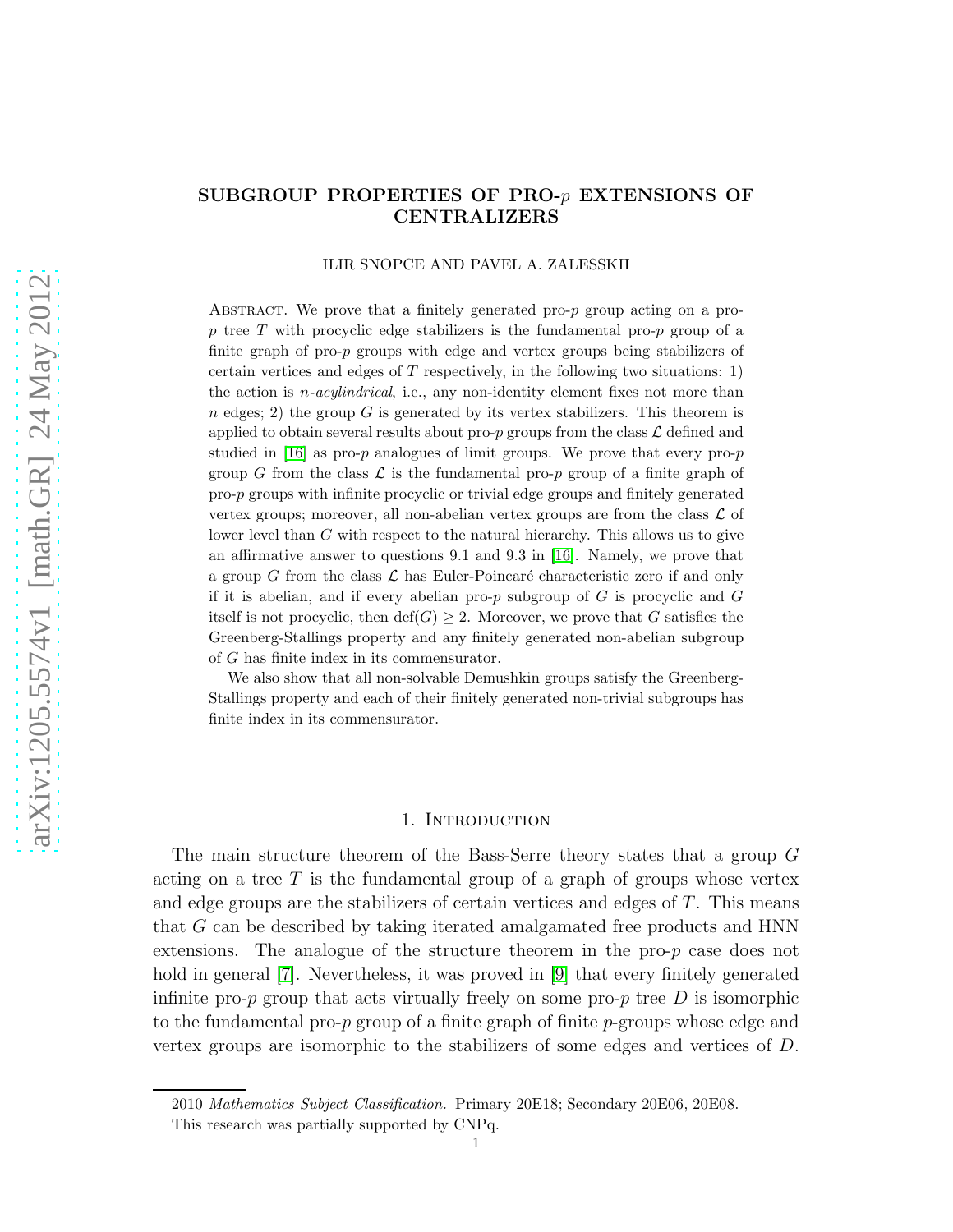The first objective of our paper is to prove that such a pro-p version of the Bass-Serre theory structure theorem holds for finitely generated pro- $p$  groups acting on a pro- $p$  tree with cyclic edge stabilizers in any of the following two situations:

1) the action is  $n$ -acylindrical, i.e., any non-identity element fixes not more than n consecutive edges;

2) the group  $G$  is generated by its vertex stabilizers.

**Theorem A.** Let G be a finitely generated pro-p group acting on a pro-p tree T with procyclic edge stabilizers. Suppose that either the action is n-acylindrical or G is generated by its vertex stabilizers. Then G is the fundamental pro-p group of a finite graph of pro-p groups  $(G, \Gamma)$  with procyclic edge groups and finitely generated vertex groups. Moreover, the vertex and edge groups of  $(\mathcal{G}, \Gamma)$  are stabilizers of certain vertices and edges of T respectively, and stabilizers of vertices and edges of T in G are conjugate to subgroups of vertex and edge groups of  $(\mathcal{G}, \Gamma)$  respectively.

The original motivation for this study was an attempt to investigate further the pro-p analogues of abstract limit groups defined and studied by Kochloukova and the second author in [\[16\]](#page-27-0).

Limit groups have been studied extensively over the last ten years and they played a crucial role in the solution of the Tarski problem [12-14, 27-32]. The name limit group was introduced by Sela. There are different equivalent definitions for these groups. The class of limit groups coincides with the class of fully residually free groups; under this name they were studied by Remeslennikov, Kharlampovich and Myasnikov. One can also define limit groups as finitely generated subgroups of groups obtained from free groups of finite rank by finitely many extensions of centralizers. Starting from this definition, a special class  $\mathcal L$  of pro-p groups (pro-p analogues of limit groups) was introduced in [\[16\]](#page-27-0). The class  $\mathcal L$  consists of all finitely generated subgroups of pro- $p$  groups obtained from free pro- $p$  groups of finite rank by finitely many extensions of centralizers. In [\[16\]](#page-27-0) it was shown that many properties that hold for limit groups are also satisfied by the pro-p groups from the class  $\mathcal{L}$ . In the present paper we study further the group theoretic structure properties of the pro-p groups from the class  $\mathcal L$  and prove some other results that are known to hold in the abstract case.

It is well known that a freely-indecomposable limit group of height  $h \geq 1$  is the fundamental group of a finite graph of groups that has infinite cyclic edge groups and has a vertex group that is a non-abelian limit group of height  $\leq h-1$ ; for example, see Proposition 2.1 in [\[3\]](#page-26-2). This fact allows one to prove many interesting properties for limit groups using induction arguments. The main theorem of this paper is an analogue of this result for pro- $p$  groups from the class  $\mathcal{L}$ .

**Theorem B.** Let G be a pro-p group from the class L. If G has weight  $n > 1$ , then it is the fundamental pro-p group of a finite graph of pro-p groups that has infinite procyclic or trivial edge groups and finitely generated vertex groups. Moreover, if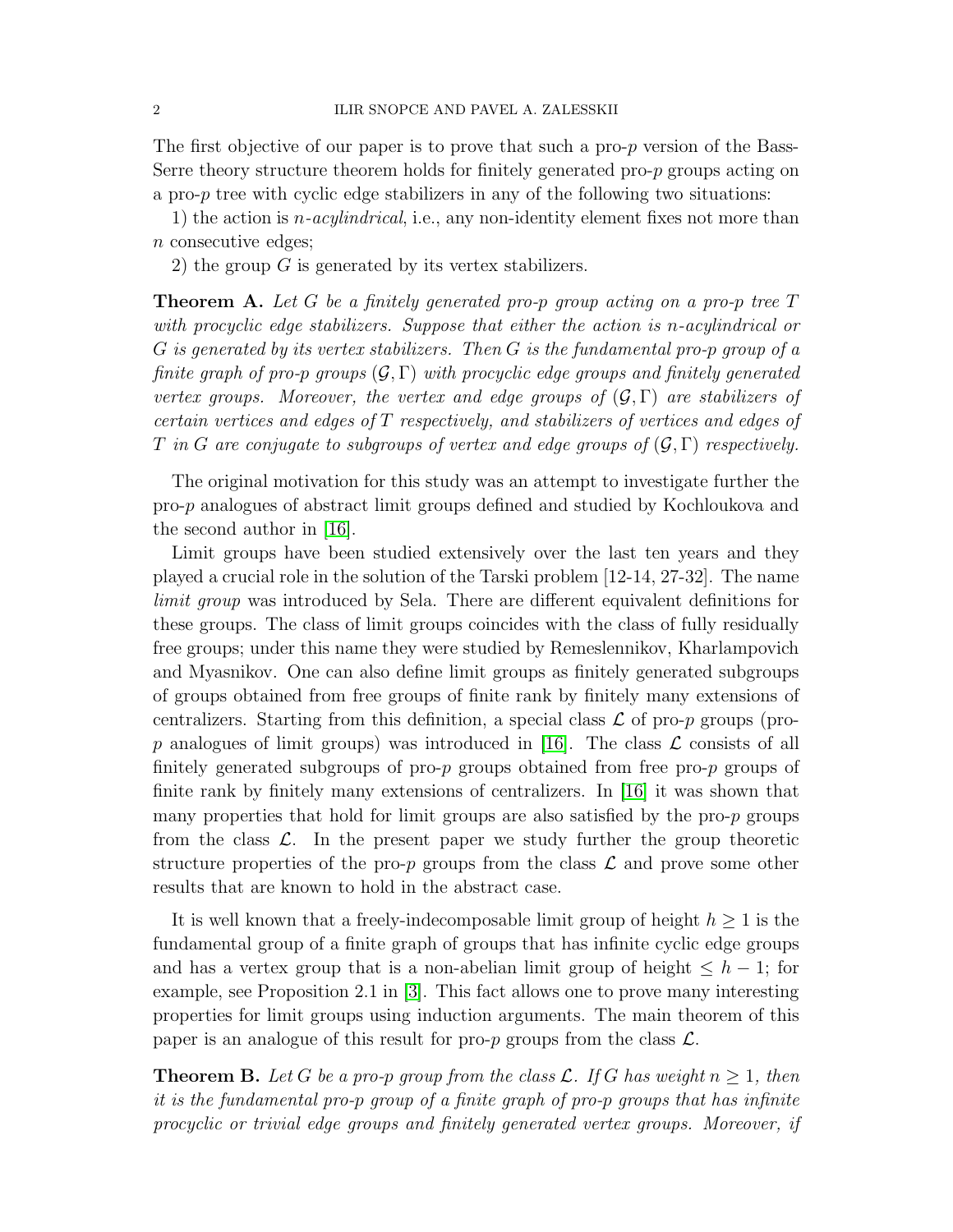Case 1) of Theorem A is the key ingredient of the proof of Theorem B.

Theorem B has some interesting consequences. In [\[15\]](#page-27-1) Kochloukova proved that any limit group G has non-positive Euler-Poincaré characteristic  $\chi(G)$  and that  $\chi(G) = 0$  if and only if G is abelian. Inspired from this result, in [\[16\]](#page-27-0), Kochloukova and the second author proved that any pro-p group G from the class  $\mathcal L$  has a nonpositive Euler-Poincar´e characteristic and raised the question whether it is true that  $\chi(G) = 0$  if and only if G is abelian (see question 9.3 in [\[16\]](#page-27-0)). We use Theorem B to give an affirmative answer to this question. In the same paper, Kochloukova and the second author noted that if  $G$  is a limit group such that every abelian subgroup of G is cyclic and G itself is not cyclic then the deficiency def(G)  $\geq$  2, and they raised the question whether the analogue of this result is also true for pro-p groups from the class  $\mathcal L$  (see question 9.1 in [\[16\]](#page-27-0)). We use Theorem B once more to give a positive answer to this question.

In [\[37\]](#page-27-2), based on results of Greenberg  $[6]$ , Stallings proved that if G is a free group and  $H$  and  $K$  are finitely generated subgroups of  $G$  with the property that  $H \cap K$  has finite index in both H and K, then  $H \cap K$  has finite index in  $\langle H, K \rangle$ , where  $\langle H, K \rangle$  denotes the subgroup of G generated by H and K. Nowadays this property is known as Greenberg-Stallings property. Kapovich [\[11\]](#page-26-4) proved that finitely generated word-hyperbolic fully residually free groups satisfy the Greenberg-Stallings property. Nikolaev and Serbin extended it to all limit groups [\[22\]](#page-27-3). In this paper we prove that all pro-p groups from the class  $\mathcal L$  satisfy this property.

In [\[26\]](#page-27-4) Rosset proved that every finitely generated subgroup  $H$  of a free group F has a "root": a subgroup K of F that contains H with  $|K : H|$  finite and which contains every subgroup U of F that contains H with  $|U : H|$  finite. We extend the result of Rosset to the class of all limit groups. We also prove the existence of the root for finitely generated closed subgroups of pro-p groups from the class  $\mathcal{L}$ . This allows us to show that every non-abelian finitely generated closed subgroup H of a pro-p group G from the class  $\mathcal L$  has finite index in its commensurator  $\mathrm{Comm}_G(H)$ . This property is also satisfied by abstract limit groups [\[22\]](#page-27-3).

We list our results for the pro-p analogues of limit groups in the following.

## **Theorem C.** Let G be a pro-p group from the class  $\mathcal{L}$ . Then

- (1) The group  $G$  has a non-positive Euler-Poincaré characteristic. Moreover  $\chi(G) = 0$  if and only if G is abelian;
- (2) If every abelian pro-p subgroup of G is procyclic and G itself is not procyclic, then  $def(G) > 2$ ;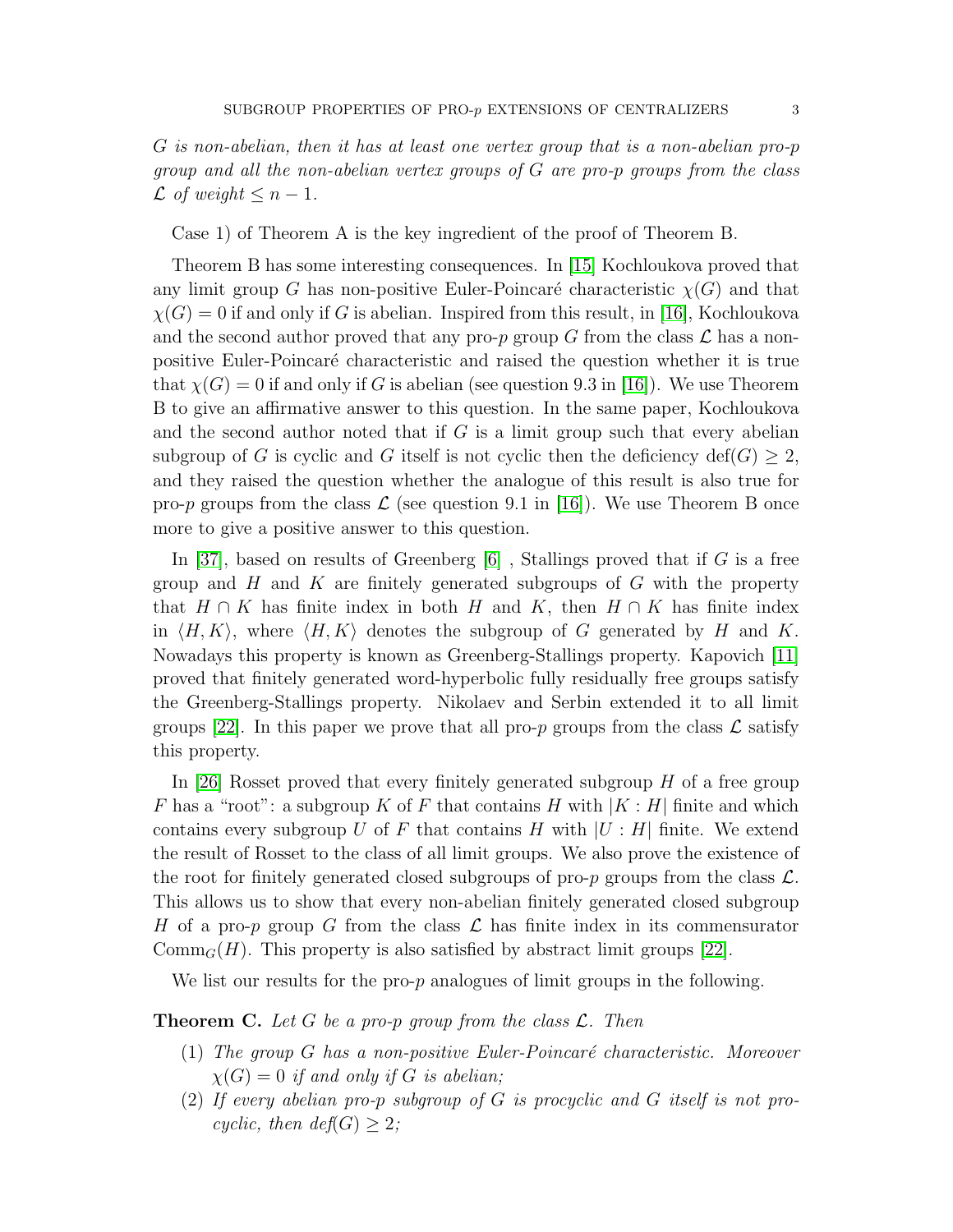- (3) If every abelian pro-p subgroup of G is procyclic and G itself is not procyclic, then G has exponential subgroup growth;
- (4) There are only finitely many conjugacy classes of non-procyclic maximal abelian subgroups of G;
- $(5)$  [Greenberg-Stallings Property] If H and K are finitely generated subgroups of G with the property that  $H \cap K$  has finite index in both H and K, then  $H \cap K$  has finite index in  $\langle H, K \rangle$ ;
- (6) If H is a finitely generated subgroup of G, then H has a root in  $G$ ;
- (7) If H is a finitely generated non-abelian subgroup of G, then  $|Comm_G(H)|$ :  $H| < \infty$ .

By Corollary 5.5 in [\[16\]](#page-27-0), we know that a solvable Demushkin group belongs to the class  $\mathcal L$  if and only if it is abelian. It is not clear which non-solvable Demushkin groups belong to the class  $\mathcal{L}$ . In [\[16\]](#page-27-0) it was shown that if G is a Demushkin group with the invariant  $q = \infty$  and  $d(G)$  divisible by 4, then  $G \in \mathcal{L}$ ; in the remaining cases it is not known whether  $G \in \mathcal{L}$ . Anyway, we show that parts (5), (6) and (7) of the above theorem also hold for any non-solvable Demushkin group G. Indeed, we study a more general family of groups that includes finitely generated free pro-p groups and Demushkin groups, and prove the following.

**Theorem D.** Let G be a pro-p group with the property that all infinite index finitely generated subgroups of  $G$  are free pro-p. Suppose that  $G$  is finitely presented and has an open subgroup of deficiency greater than 1. Then

- (1) If  $H$  is a finitely generated subgroup of  $G$  that contains a non-trivial normal subgroup of  $G$ , then  $H$  has finite index in  $G$ ;
- (2) [Greenberg-Stallings Property] If H and K are finitely generated subgroups of G with the property that  $H \cap K$  has finite index in both H and K, then  $H \cap K$  has finite index in  $\langle H, K \rangle$ ;
- (3) If H is a finitely generated subgroup of G, then H has a root in  $G$ ;
- (4) Suppose in addition that all infinite index subgroups of G are free pro-p groups. Then  $|Comm_G(H): H| < \infty$  for any non-trivial finitely generated subgroup H of G.

We note that we can not use in our proofs standard combinatorial methods as in the abstract case because not all elements of pro-p groups can be expressed as finite words of generators.

Organization. We prove Theorem A in section 2. In section 3 we prove Theorem B and parts  $(1), (2), (3)$  and  $(4)$  of Theorem C. Parts  $(5), (6)$  and  $(7)$  of Theorem C are proved in section 4. Theorem D is proved in section 5; as an immediate consequence we get our results for Demushkin groups. In section 6 we note that every finitely generated subgroup of an abstract limit group has a root.

*Notation.* Throughout the paper  $p$  denotes a prime. The  $p$ -adic integers are denoted by  $\mathbb{Z}_p$ . When G is a topological group, then subgroups of G are tacitly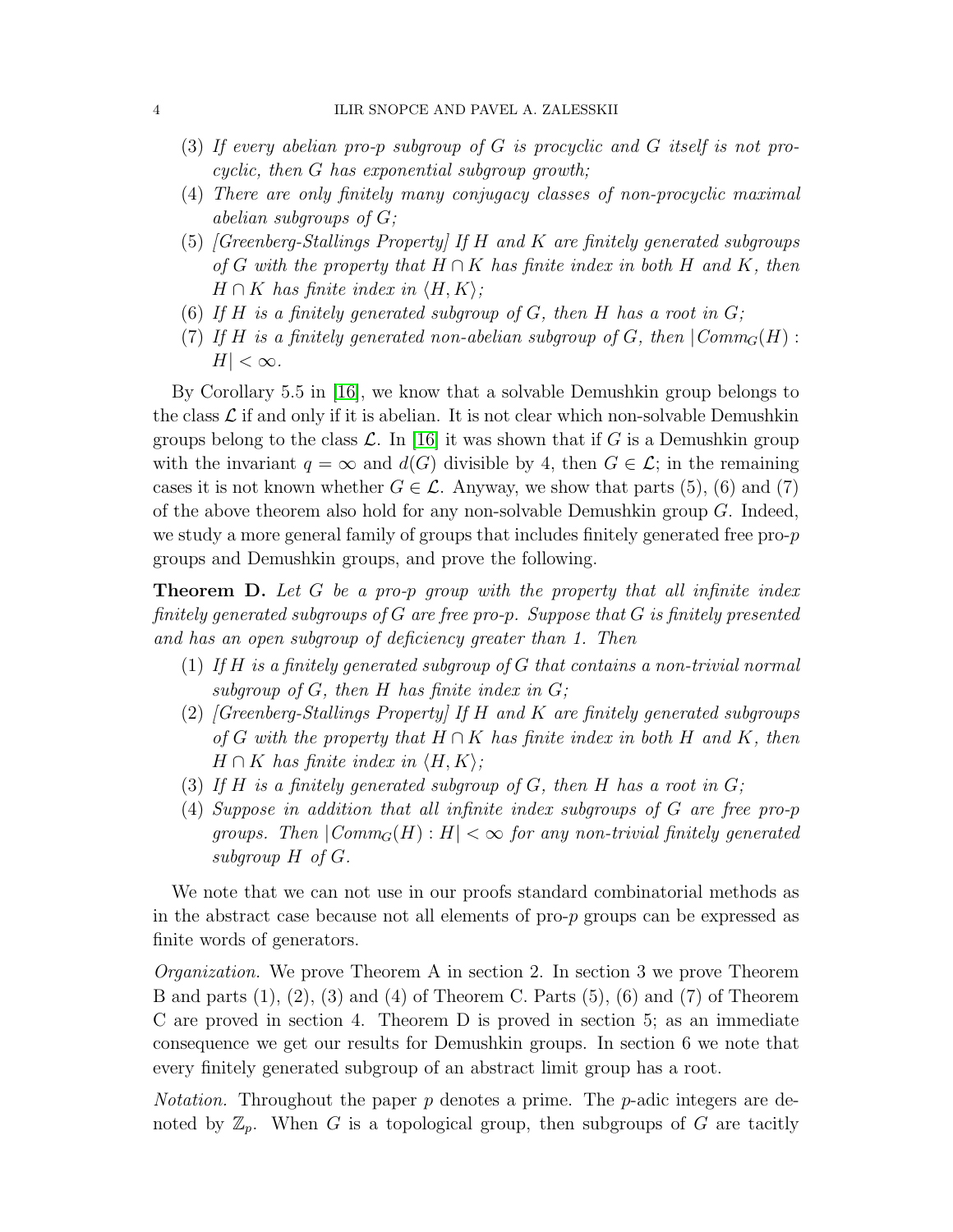taken to be closed, unless otherwise stated; also  $d(G)$  tacitly refers to the minimal number of topological generators of G. Moreover, homomorphisms between topological groups are tacitly taken to be continuous. For a pro-p group G acting continuously on a pro-p tree T we define  $\tilde{G} := \langle G_x | x \in T \rangle$ , where  $G_x$  is the stabilizer of the point  $x$ .

# 2. THE DECOMPOSITION THEOREM FOR PRO- $p$  groups acting on a pro- $p$ TREE  $T$  with procyclic edge stabilizers

In this section we prove Theorem A, stated in the introduction. We start with some definitions, following [\[24\]](#page-27-5). A profinite graph is a triple  $(\Gamma, d_0, d_1)$ , where  $\Gamma$ is a boolean space and  $d_0, d_1 : \Gamma \to \Gamma$  are continuous maps such that  $d_i d_j = d_j$ for  $i, j \in \{0, 1\}$ . The elements of  $V(\Gamma) := d_0(G) \cup d_1(G)$  are called the vertices of Γ and the elements of  $E(Γ) := Γ - V(Γ)$  are called the *edges* of Γ. If  $e ∈ E(Γ)$ , then  $d_0(e)$  and  $d_1(e)$  are called the initial and terminal vertices of e. If there is no confusion, one can just write Γ instead of  $(\Gamma, d_0, d_1)$ .

Let  $(E^*(\Gamma),*) = (\Gamma/V(\Gamma),*)$  be a pointed profinite quotient space with  $V(\Gamma)$ as a distinguished point, and let  $\mathbb{F}_p[[E^*(\Gamma),*]]$  and  $\mathbb{F}_p[[V(\Gamma)]]$  be respectively the free profinite  $\mathbb{F}_p$ -modules over the pointed profinite space  $(E^*(\Gamma), *)$  and over the profinite space  $V(\Gamma)$  (cf. [\[23\]](#page-27-6)). Let the maps  $\delta : \mathbb{F}_p[[E^*(\Gamma),*]] \to \mathbb{F}_p[[V(\Gamma)]]$  and  $\epsilon : \mathbb{F}_p[[V(\Gamma)]] \to \mathbb{F}_p$  be defined respectively by  $\delta(e) = d_1(e) - d_0(e)$  for all  $e \in E^*(\Gamma)$ and  $\epsilon(v) = 1$  for all  $v \in V(\Gamma)$ . Then we have the following complex of free profinite  $\mathbb{F}_p$ -modules

$$
0 \longrightarrow \mathbb{F}_p[[E^*(\Gamma),*]] \longrightarrow \mathbb{F}_p[[V(\Gamma)]] \longrightarrow \mathbb{F}_p \longrightarrow 0.
$$

We say that the profinite graph  $\Gamma$  is a pro-p tree if the above sequence is exact. If T is a pro-p tree, then we say that a pro-p group G acts on T if it acts continuously on T and the action commutes with  $d_0$  and  $d_1$ . For  $t \in V(T) \cup E(T)$  we denote by  $G_t$  the stabilizer of t in G. For more details about pro-p groups acting on pro-p trees see [\[24\]](#page-27-5) and [\[40\]](#page-28-0).

We will need the following technical lemma, whose proof is similar to the proof of Lemma 2.7 in [\[9\]](#page-26-1). Recall that given a pro-p group G, we denote by  $d(G)$  the minimal number of topological generators of G.

<span id="page-4-0"></span>**Lemma 2.1.** Let G be a finitely generated pro-p group with  $d(G) > 2$ .

- (a) If  $G = A \amalg_C B$  is a free amalgamated pro-p product with C procyclic, then  $d(G) \geq d(A) + d(B) - 1.$
- (b) If  $G = HNN(H, A, t)$  is a pro-p HNN-extension with A procyclic, then  $d(G) \geq d(H)$ .

*Proof.* For a pro-p group H denote by H the Frattini quotient  $H/\Phi(H)$ .

(a) Let N be the kernel of the canonical homomorphism  $\overline{A} \amalg \overline{B} \to \overline{G}$ . Since C is procyclic, the image M of N via the cartesian map  $\overline{A} \amalg \overline{B} \to \overline{A} \times \overline{B}$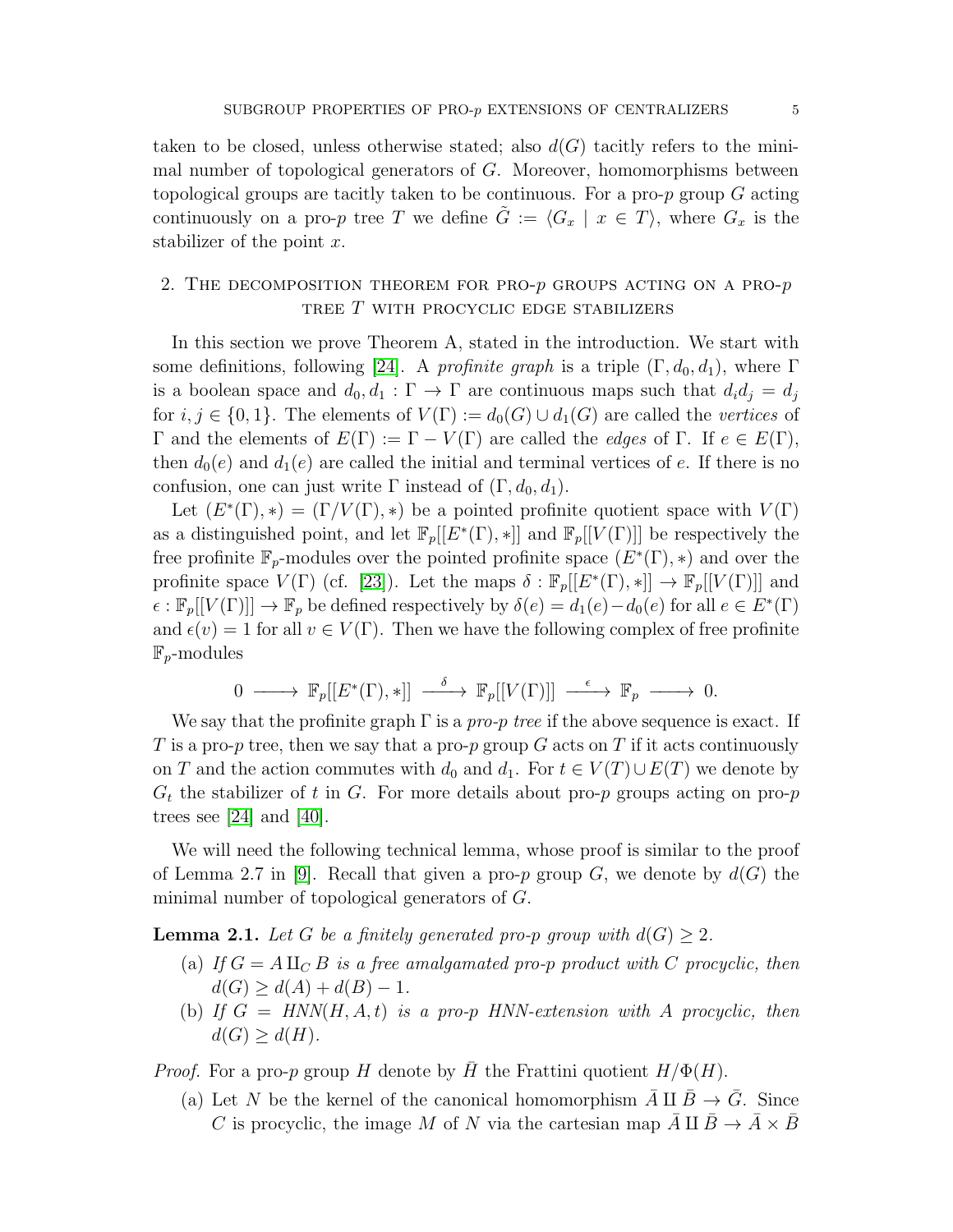is also procyclic. The latter map induces an epimorphism from  $\overline{G}$  to the elementary abelian pro-p group  $(\bar{A} \times \bar{B})/M$ . Hence  $d(G) = d(\bar{G}) \geq d(\bar{A}) +$  $d(\overline{B}) - 1 = d(A) + d(B) - 1.$ 

(b) Suppose that  $G = \text{HNN}(H, A, t) = \langle H, t | \text{tat}^{-1} = f(a) \rangle$ , where  $\langle a \rangle = A$ . Then there is an obvious epimorphism  $G \to (\bar{H} \times \langle \bar{t} \rangle)/\langle \bar{t}\bar{a}(\bar{t})^{-1}(\bar{f}(a))^{-1} \rangle$ . Thus  $d(G) \geq d(H)$ .

 $\Box$ 

Next we prove a preliminary result on the fundamental pro- $p$  group of a finite graph of finite p-groups. The fundamental pro-p group  $\Pi_1(\mathcal{G}, \Gamma)$  of a finite graph of finite p-groups  $(\mathcal{G}, \Gamma)$  can be defined as the pro-p completion of the abstract (usual) fundamental group  $\Pi_1^{abs}(\mathcal{G}, \Gamma)$ . Thus  $G = \Pi_1(\mathcal{G}, \Gamma)$  has the following presentation

$$
\Pi_1(\mathcal{G}, \Gamma) = \langle \mathcal{G}(v), t_e \mid rel(\mathcal{G}(v)), \partial_1(g) = \partial_0(g)^{t_e}, g \in \mathcal{G}(e), t_e = 1 \text{ for } e \in T \rangle;
$$

here T is a maximal subtree of  $\Gamma$  and  $\partial_0 : \mathcal{G}(e) \longrightarrow \mathcal{G}(d_0(e)), \partial_1 : \mathcal{G}(e) \longrightarrow \mathcal{G}(d_1(e))$ are monomorphisms.

The fundamental group  $\Pi_1(\mathcal{G}, \Gamma)$  acts on the standard pro-p tree S associated to it with vertex and edge stabilizers being conjugates of vertex and edge groups and such that  $S/\Pi_1(\mathcal{G}, \Gamma) = \Gamma$  (see [\[40\]](#page-28-0)).

In contrast to the abstract case, the vertex groups of  $(\mathcal{G}, \Gamma)$  do not always embed in  $\Pi_1(\mathcal{G}, \Gamma)$ , i.e.,  $\Pi_1(\mathcal{G}, \Gamma)$  is not always proper. If  $\Pi_1^{abs}(\mathcal{G}, \Gamma)$  is residually p, then the vertex groups of  $(\mathcal{G}, \Gamma)$  embed in  $\Pi_1(\mathcal{G}, \Gamma)$ . Thus in the next result we assume that  $\Pi_1^{abs}(\mathcal{G}, \Gamma)$  is residually p.

<span id="page-5-0"></span>**Lemma 2.2.** Let  $(G, \Gamma)$  be a finite graph of finite p-groups with cyclic edge groups  $\mathcal{G}(e)$  such that  $\mathcal{G}(e) \neq \mathcal{G}(v)$  for every edge e in some maximal subtree  $T_{\Gamma}$  of  $\Gamma$  and every vertex v incident to e. Let  $G = \Pi_1(\mathcal{G}, \Gamma)$  be the fundamental pro-p group of  $(\mathcal{G}, \Gamma)$ . Then  $d(G)$  tends to infinity whenever  $|\Gamma|$  tends to infinity.

*Proof.* Since the fundamental group  $\Pi_1(\Gamma)$  is a free quotient group of G of rank  $|E(\Gamma)| - |V(\Gamma)| + 1$ , if  $|E(\Gamma)| - |V(\Gamma)| \to \infty$ , then  $d(G) \to \infty$  and we are done. Therefore we may assume that  $|E(\Gamma)| - |V(\Gamma)|$  is bounded by some constant k. Since  $G = \text{HNN}(\Pi_1(\mathcal{G}, T_{\Gamma}), \mathcal{G}(e), t_e, e \in \Gamma \backslash T_{\Gamma})$  and  $\mathcal{G}(e)$ 's are cyclic, by Lemma [2.1](#page-4-0) (b) it suffices to show that  $d(\Pi_1(\mathcal{G}, T_{\Gamma}))$  grows. Thus we may assume that  $\Gamma$  is a tree, i.e.,  $\Gamma = T_{\Gamma}$ . Let P be the set of pending vertices. Since  $\mathcal{G}(e) \neq \mathcal{G}(v)$ , we have that the free pro-p product  $\amalg_{l\in P}C_p$  of cyclic groups of order p is a quotient of  $\Pi_1(\mathcal{G}, T_\Gamma)$  (one can see this by factoring out the normal subgroup generated by  $\mathcal{G}(e)$ 's). Thus |P| is bounded by  $d(G)$  and so it suffices to prove the result for  $T_{\Gamma}$  being a segment. Numerating its edges consequently, we note that the vertex groups of every odd edge generate non-abelian and so non-cyclic group  $G_i$ ,  $i = 1, 3, 5 \ldots$  Thus we have  $\Pi_1(\mathcal{G}, T_{\Gamma}) = G_1 \amalg_{\mathcal{G}(e_2)} G_3 \amalg_{\mathcal{G}(e_4)} G_5 \cdots$ . Now the result follows by Lemma [2.1](#page-4-0) (a).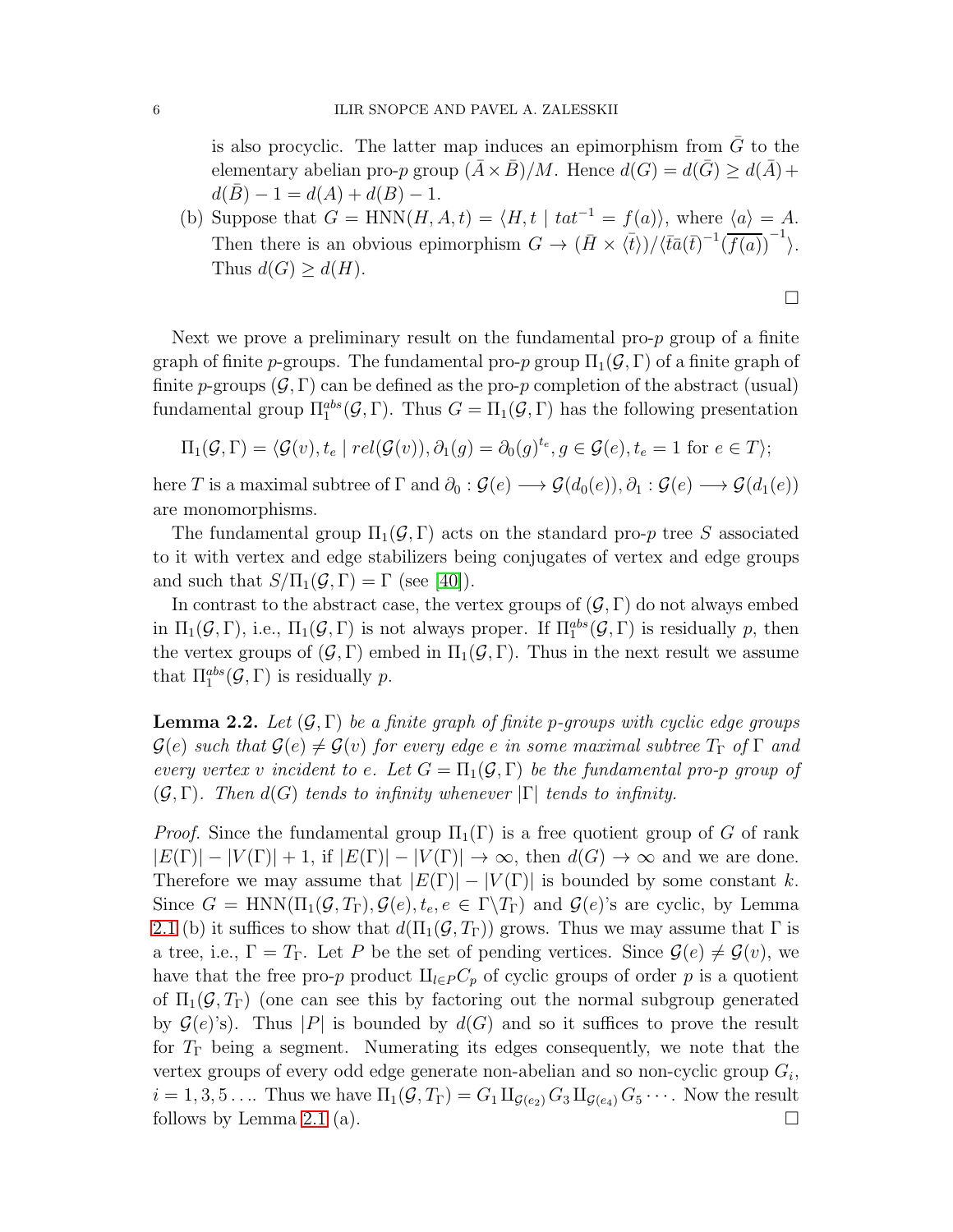<span id="page-6-0"></span>**Proposition 2.3.** Let G be a finitely generated pro-p group acting on a pro-p tree T with procyclic edge stabilizers. Then G is a surjective inverse limit  $G =$  $\varprojlim_U \Pi_1(\mathcal{G}_U, \Gamma)$  of fundamental groups of finite graphs of pro-p groups  $(\mathcal{G}_U, \Gamma)$  (over the same finite graph  $\Gamma$ ), where the connecting maps  $\psi_{U,W}$  map each vertex group  $\mathcal{G}_{U}(v)$  and each edge group  $\mathcal{G}_{U}(e)$  onto a conjugate of the vertex group  $\mathcal{G}_{W}(v)$ and a conjugate of the edge group  $\mathcal{G}_W(e)$  respectively. Moreover, the maximal (by inclusion) vertex stabilizers in G are finitely generated and there are only finitely many of them in G up to conjugation. There are also finitely many edge stabilizers  $G_e$ , up to conjugation, whose images in  $\Pi_1(\mathcal{G}_U, \Gamma)$  are conjugates of edge groups and any other edge stabilizer is conjugate to a subgroup of one of these  $G_e$ .

*Proof.* For every open subgroup  $U$  of  $G$  consider  $U$ , a subgroup generated by all intersections with vertex stabilizers. Then by Proposition 3.5 and Corollary 3.6 in [\[24\]](#page-27-5), the quotient group  $U/U$  acts freely on the pro-p tree  $T/U$  and therefore it is free pro-p. Thus  $G_U := G/\tilde{U}$  is virtually free pro-p. By Theorem 3.8 in [\[9\]](#page-26-1) it follows that  $G_U$  is the fundamental pro-p group  $\Pi_1(\mathcal{G}_U, \Gamma_U)$  of a finite graph of finite *p*-groups with cyclic edge stabilizers. For a maximal subtree  $T_{\Gamma_U}$  of  $\Gamma_U$ we may assume that  $\mathcal{G}_U(e) \neq \mathcal{G}_U(v)$  for every edge e in  $T_{\Gamma_U}$  and every vertex v incident to e (if there is an edge  $e \in T_{\Gamma}$  and a vertex v incident to e such that  $\mathcal{G}_U(e) = \mathcal{G}_U(v)$ , then we just collapse e). Clearly we have  $G = \varprojlim_U G_U$ . Since  $d(G_U) \leq d(G)$ , by Lemma [2.2](#page-5-0) it follows that the number of vertices and edges of  $\Gamma_U$  is bounded for each U. Since there are only finitely many finite graphs with bounded number of vertices and edges, by passing to a cofinal system of  $\{\Gamma_U\}$  if necessary, we can assume that  $\Gamma_U = \Gamma$  for each U. Fix a maximal subtree  $T_{\Gamma}$  of  $\Gamma$ and recall that  $G_U = \Pi_1(\mathcal{G}_U, \Gamma)$  has the following presentation:

$$
\Pi_1(\mathcal{G}_U, \Gamma) = \langle \mathcal{G}_U(v), t_U(e) \mid rel(\mathcal{G}_U(v)), \partial_1(g) = \partial_0(g)^{t_U(e)},
$$
  

$$
g \in \mathcal{G}_U(e), t_U(e) = 1 \text{ for } e \in T_{\Gamma} \rangle.
$$

Now let U and W be open subgroups of G such that  $U \leq W$ , let  $v \in V(\Gamma)$  and let  $\psi_{U,W}: G_U \to G_W$  be the natural epimorphism. Since  $\mathcal{G}_U(v)$  is a finite p-group we have that  $\psi_{U,W}(\mathcal{G}_U(v))$  also is a finite p-group, and so, by Theorem (3.10) in [\[40\]](#page-28-0), it stabilizes a vertex (under the action of  $G_W = \Pi_1(\mathcal{G}_W, \Gamma)$  on its associated pro-p tree). Hence it is contained in a conjugate of some vertex group of  $(\mathcal{G}_W, \Gamma)$ . Since  $\Gamma$  has only finitely many vertices, by passing to a cofinal system if necessary, for  $U \leq W$  we have a homomorphism  $\mathcal{G}_U(v) \to \mathcal{G}_W(v)^{g_{U,W,v}}$ , where  $g_{U,W,v}$  is some element of  $\Pi_1(\mathcal{G}_W, \Gamma)$ .

Let  $e \in E(\Gamma)$  and suppose that  $d_0(e) = u$  and  $d_1(e) = v$ . Then, since  $\mathcal{G}_U(e) =$  $\mathcal{G}_U(u) \cap \mathcal{G}_U(v)$ , for  $U \leq W$  we have

$$
\psi_{U,W}(\mathcal{G}_U(e)) \le \mathcal{G}_W(u)^{g_{U,W,u}} \cap \mathcal{G}_W(v)^{g_{U,W,v}} \tag{1}
$$

Thus, as in the case with vertex groups, for  $U \leq W$  (if necessary we pass to a cofinal system), the group  $\mathcal{G}_U(e)$  maps to the group  $\mathcal{G}_W(e)$ , up to conjugation.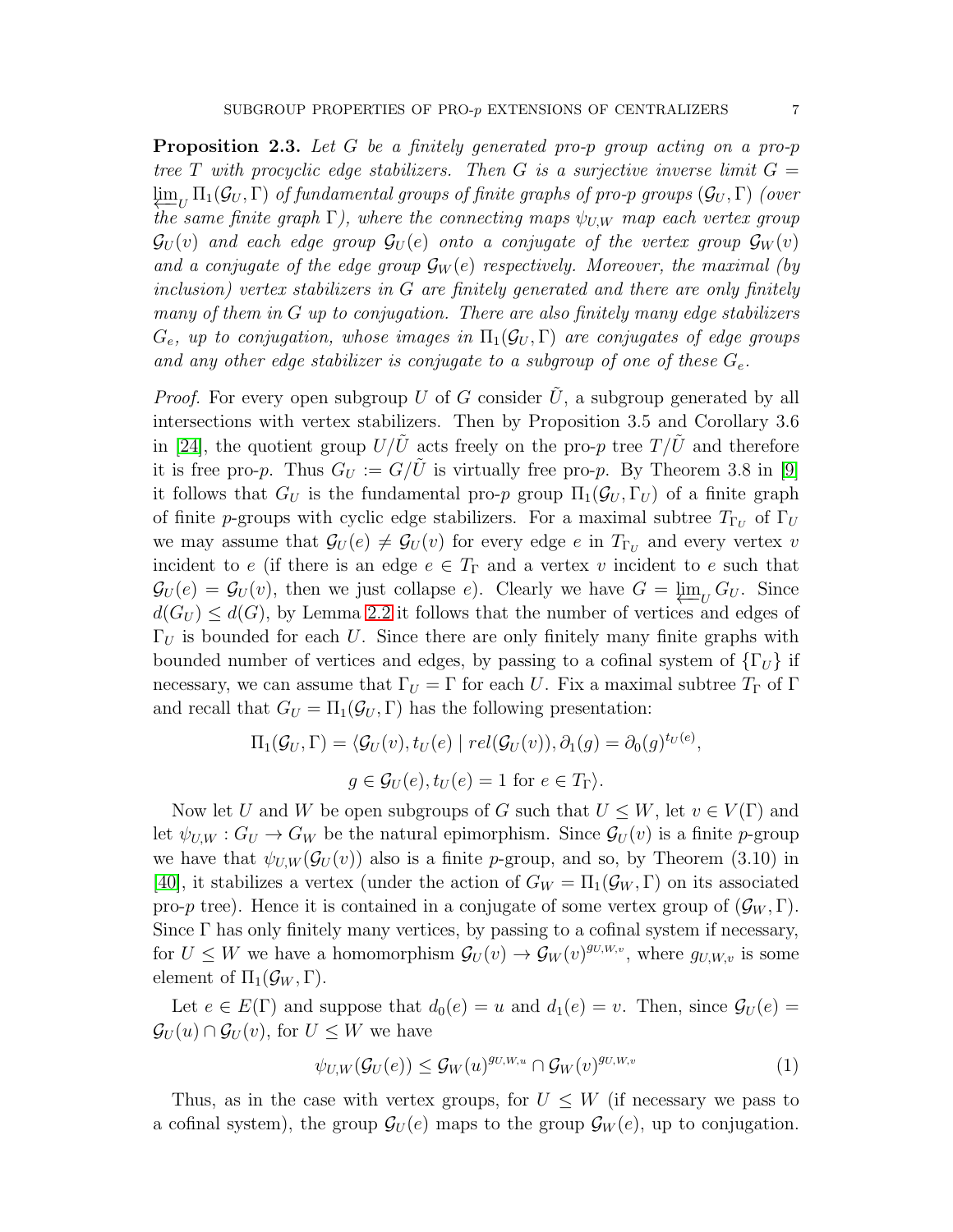Thus for every e we have an inverse system  $\{\mathcal{G}_U(e)^{g_U} \mid g_U \in G_U\}$  of conjugates of  $\mathcal{G}_U(e)$ . The inverse limit of these families, for every  $e \in E(\Gamma)$ , gives the family  $\{\mathcal{G}_{e}\}\$  of groups closed under the conjugation by elements of G. Let us choose a representative  $G(e)$  of  $\{\mathcal{G}_e\}$ . Its images on  $\Pi_1(\mathcal{G}_U, \Gamma)$  under the projection maps form the inverse system  $\{\mathcal{G}'_U(e)\}\$  (for each  $e \in E(\Gamma)$ ); this inverse system is sur-jective by Lemma 2.1 (a) in [\[9\]](#page-26-1), if  $G(e) \neq 1$ . For each U, the group  $\mathcal{G}_U(e)$  is the stabilizer of an edge of the pro-p tree  $T/U$  by Theorem 3.8 in [\[9\]](#page-26-1) and therefore so is  $\mathcal{G}'_U(e)$ . Hence  $G(e)$  stabilizes an edge of the pro-p tree  $T = \varprojlim_U T/\tilde{U}$ . If  $G(e) = 1$ , then we can factor out the normal closure of  $\mathcal{G}_U(e)$ , since by Lemma 2.1 in [\[9\]](#page-26-1) we have  $G = \varprojlim_{U} G_{U} / (G_{U}(e))^{G_{U}}$  for such e. Thus we may assume that  $\{\mathcal{G}'_U(e)\}\$ is surjective for every e. It follows that  $G(e)$  is the stabilizer in G of an edge of T.

Note that the homomorphism  $\mathcal{G}_U(v) \to \mathcal{G}_W(v)^{g_{U,W,v}}$  is an epimorphism. Indeed, suppose that this homomorphism is not surjective. Then, since  $\mathcal{G}_W(v)^{g_{U,W,v}}$  is a finite p-groups,  $\psi_{U,W}(\mathcal{G}_U(v))$  is contained in a maximal subgroup of  $\mathcal{G}_W(v)^{g_{U,W,v}}$ , which is normal and of index p. Using the fact that the homomorphism  $\mathcal{G}_U(e) \rightarrow$  $\mathcal{G}_{W}(e)^{h_{U,W,e}}$  is an epimorphism, by factoring out the normal closure of all vertex groups of  $\Pi_1(\mathcal{G}_W, \Gamma)$  except  $\mathcal{G}_W(v)$ , it is easy to see that we have a contradiction, since  $\psi_{U,V}$  is an epimorphism.

For every vertex v we have an inverse system  $\{\mathcal{G}_U(v)^{g_u} \mid g_u \in G_U\}$  of conjugates of  $\mathcal{G}_U(v)$ . The inverse limit of these families gives the family  $\{\mathcal{G}_v\}$  of groups closed under the conjugation by elements of G. Let us choose a representative  $G(v)$ of  $\{\mathcal{G}_v\}$ . Its images on  $\Pi_1(\mathcal{G}_U, \Gamma)$  under the projection maps form the surjective inverse system  $\{\mathcal{G}'_U(v)\}$ . For each U, the group  $\mathcal{G}_U(v)$  is the stabilizer of a vertex of the pro-p tree  $T/\tilde{U}$  by Theorem 3.8 in [\[9\]](#page-26-1) and therefore  $\mathcal{G}'_U(v)$  as a conjugate of  $\mathcal{G}_{U}(v)$  is the stabilizer of a vertex of  $T/\tilde{U}$ . Hence  $G(v)$  is the stabilizer in G of a vertex of  $T = \varprojlim_U T/\tilde{U}$ .

Finally, note that from the fact that  $d(G_U) \leq d(G)$  for each U and Lemma [2.1](#page-4-0) it follows easily that  $G(v)$  is finitely generated for each  $v \in V(\Gamma)$ . To prove the last statement of the theorem, let H be the stabilizer of a vertex  $w$  in T. Then  $\psi_U(H)$  is the stabilizer of the image of w in  $T/U$  and in particular it is finite. Therefore by Theorem 3.10 in [\[40\]](#page-28-0) it is conjugate to a subgroup of a vertex group  $\mathcal{G}_{U}(v)$  and so to a subgroup of  $\mathcal{G}'_{U}(v)$ . Therefore H is conjugate to a subgroup of  $G(v)$ . If H is the stabilizer of an edge of T one uses a similar argument combined with equation (1). This finishes the proof of the proposition.

 $\Box$ 

We now introduce two separate subsections to be treated separately: the case of acylindrical action (that will be used in the rest of the paper) and the case when G is generated by its vertex stabilizers.

### 2.1. Acylindrical action.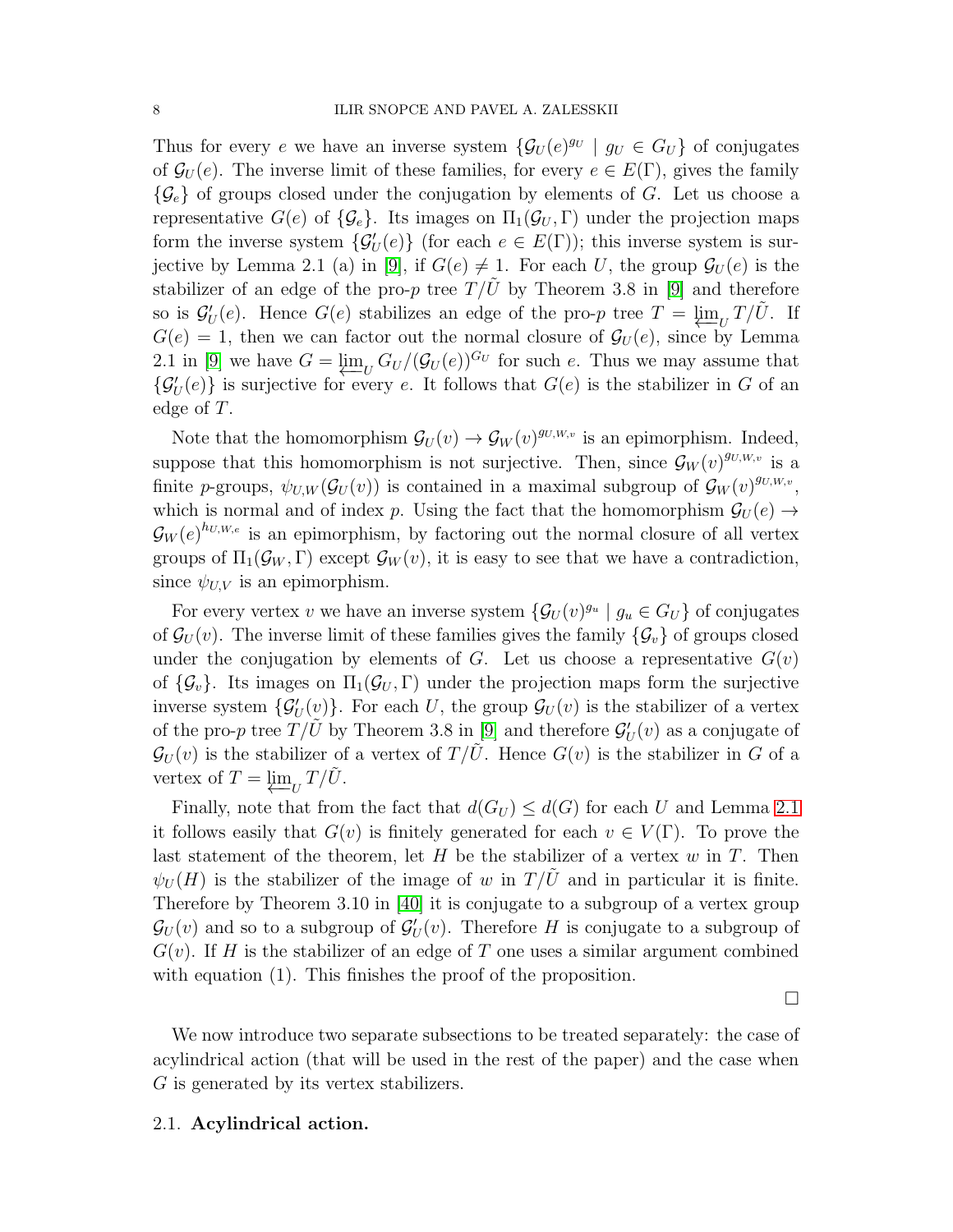**Definition 1.** Let G be a pro-p group acting on a pro-p tree T. We say that this action is *n*-acylindrical if for every non-trivial edge stabilizer  $G_e$  the subtree of fixed points  $T^{G_e}$  (cf. Theorem 3.7 in [\[24\]](#page-27-5)) has diameter n. Note that by Corollary 4 in [\[8\]](#page-26-5) this means that any element  $1 \neq g \in G$  can fix at most n edges in any (profinite) geodesic  $[v, w]$  of  $S(G)$ .

<span id="page-8-0"></span>**Lemma 2.4.** Let n be a natural number and  $G$  be a finitely generated pro-p group acting n-acylindrically on a pro-p tree  $T$  with procyclic edge stabilizers such that  $T/G$  has finite diameter. Then G is the fundamental pro-p group of a finite graph of pro-p groups  $(\mathcal{G}, \Delta)$  with procyclic edge groups and finitely generated vertex groups. Moreover, the vertex and edge groups of  $(\mathcal{G}, \Delta)$  are stabilizers of certain vertices and edges of T respectively.

*Proof.* Note first that  $T/G$  is connected as an abstract graph (see Corollary 4) in [\[8\]](#page-26-5)) and therefore every finite cover of it is also connected. It follows that  $\pi_1(T/G)$  is just the pro-p completion of the ordinary fundamental group  $\pi_1^{abs}(T/G)$ (see Proposition 2.1 in [\[39\]](#page-27-7)). By Lemma [2.3](#page-6-0) there are finitely many maximal stabilizers of vertices  $G_{w_1}, G_{w_2}, \ldots G_{w_m}$  up to conjugation. Let  $C_1, C_2, \ldots C_n$  be simple circuits that are free generators of  $\pi_1^{abs}(T/G)$  and let  $v_1, v_2, \ldots v_m$  be the images of  $w_1, \ldots, w_m$  in  $T/G$ . Put  $\Delta$  to be a minimal connected subgraph of  $T/G$ containing  $C_1, C_2, \ldots C_n$  and  $v_1, v_2, \ldots v_m$ ; clearly  $\Delta$  is finite. By the pro-p version of Lemma 2.14 in [\[4\]](#page-26-6) for any connected component  $\Omega$  of the preimage of  $\Delta$  in T and its setwise stabilizer  $Stab_G(\Omega)$  we have  $\Omega/Stab_G(\Omega) = \Delta$ . By Proposition 4.4 in  $|41|$  a pro-p group acting on a pro-p tree cofinitely is the fundamental group of a finite graph of groups in a standard manner, i.e., in our case  $Stab_G(\Omega) = \Pi_1(\mathcal{G}, \Delta)$ . More precisely,  $\Delta$  admits a connected transversal D in  $\Omega$  with  $d_0(e) \in D$  for every  $e \in D$ . This gives the standard structure of a graph of pro-p groups  $(\mathcal{G}, \Delta)$  on  $\Delta$ , where the vertex and edge groups are stabilizers of vertices and edges of D and we have

$$
\Pi_1(\mathcal{G}, \Delta) = \langle G_v, x_e \in Stab_G(\Omega) \mid v \in V(D), x_e d_1(e) \in D,
$$
  
for  $e \in E(D)$  with  $d_1(e) \notin D$ .

Let  $u_1, \ldots u_m$  be the preimages of  $v_1 \ldots v_m$  in D. Then  $G_{u_1}, G_{u_2}, \ldots G_{u_m}$  are conjugates of  $G_{w_1}, G_{w_2}, \ldots G_{w_m}$ , so that every vertex stabilizer of G up to conjugation is contained in one of them. Therefore G is generated by  $\pi_1^{abs}(T/G)$  and  $G_{u_1}, G_{u_2}, \ldots G_{u_m}$  (see it modulo Frattini). Thus we have

$$
G = \langle G_{u_i}, x_e \in Stab_G(\Omega) \mid i = 1, \dots m, x_e d_1(e) \in D,
$$
  
for  $e \in E(D)$  with  $d_1(e) \notin D$   
and so  $G = \Pi_1(\mathcal{G}, \Delta)$ .

<span id="page-8-1"></span>**Theorem 2.5.** Let n be a natural number and  $G$  be a finitely generated pro-p group acting n-acylindrically on a pro-p tree  $T$  with procyclic edge stabilizers. Then  $G$  is the fundamental pro-p group of a finite graph of pro-p groups  $(G, \Gamma)$  with procyclic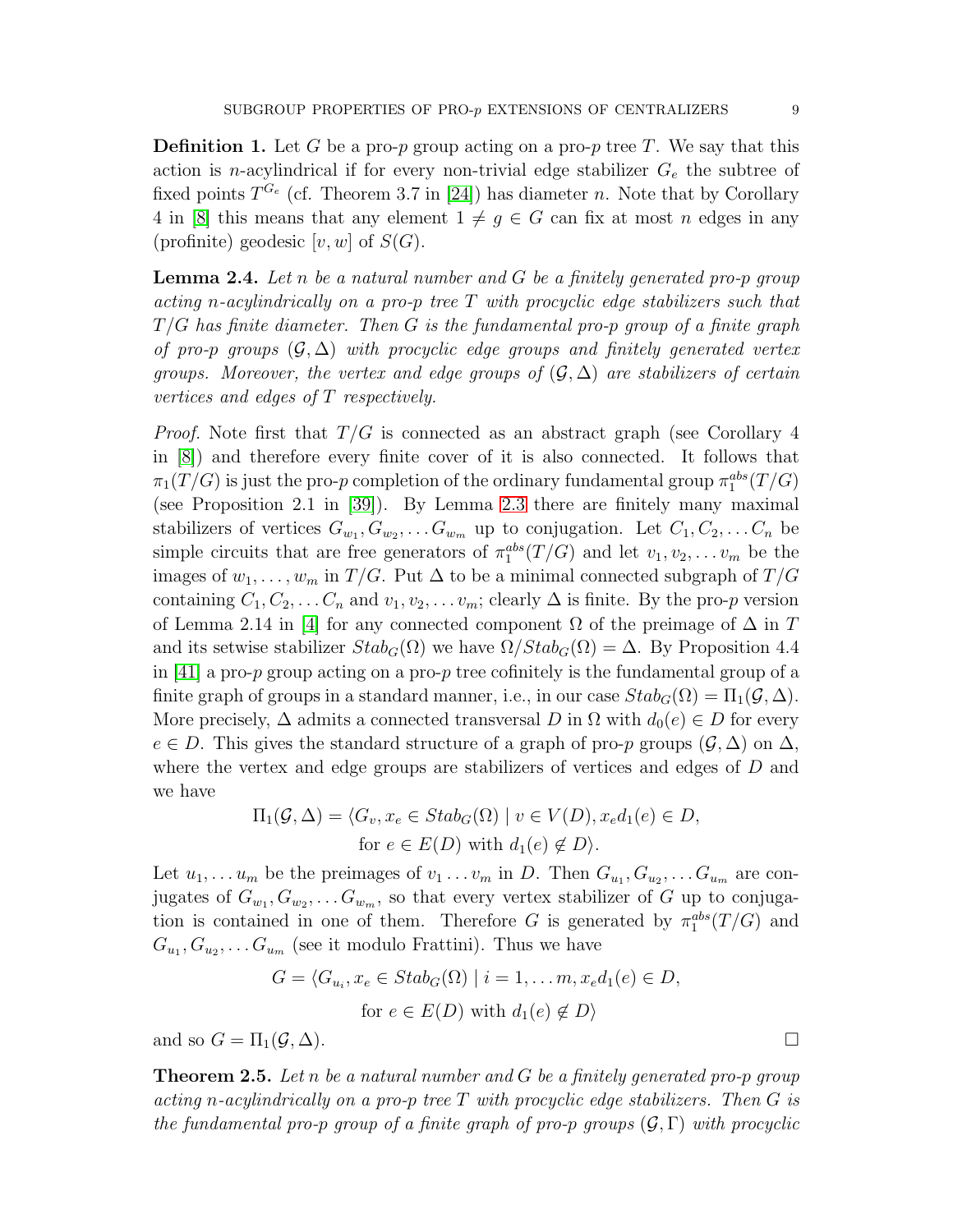edge groups and finitely generated vertex groups. Moreover, the vertex and edge groups of  $(\mathcal{G}, \Gamma)$  are stabilizers of certain vertices and edges of T respectively, and stabilizers of vertices and edges of T in G are conjugate to subgroups of vertex and edge groups of  $(\mathcal{G}, \Gamma)$  respectively.

Proof. By Proposition [2.3](#page-6-0) there are only finitely many maximal by inclusion edge and vertex stabilizers in  $G$  up to conjugation. Then, since the action is *n*-acylindrical,  $T^{G_e}$  has diameter at most *n* for every non-trivial edge stabilizer  $G_e$ . It follows that  $\bigcup_{G_e \neq 1} T^{G_e}/G$  has finite diameter. Indeed, since there are only finitely many maximal edge stabilizers up to conjugation, it suffices to show that for a maximal edge stabilizer  $G_{me'}$  stabilizing an edge e', the tree  $\bigcup_{G_e \leq G_{me'}} T^{G_e}$ has finite diameter. But for  $G_e \leq G_{me'}$  the geodesic  $[e, e']$  is stabilized by  $\widetilde{G}_e$  (cf. Corollary 3.8 in [\[24\]](#page-27-5)) and so has length not more than  $n$ .

Thus  $\bigcup_{G_e \neq 1} T^{G_e}/G$  has finite diameter and finitely many connected components. It follows that the closure  $\Delta$  of it has also finite diameter (see appendix in [\[8\]](#page-26-5)) and finitely many connected components.

Let  $\Delta_{\alpha}$  be a connected component of  $\Delta$ . By the pro-p version of Lemma 2.14 in [\[4\]](#page-26-6) for any connected component  $\Omega_{\alpha}$  of the preimage of  $\Delta_{\alpha}$  in T and its setwise stabilizer  $Stab_G(\Omega_\alpha)$  we have  $\Omega_\alpha/Stab_G(\Omega_\alpha) = \Delta_\alpha$ . Collapsing all connected components of the preimage of  $\Delta$  in T, by the Proposition on page 486 in [\[38\]](#page-27-8) we get a pro-p tree  $\bar{T}$  on which G acts with trivial edge stabilizers (since  $\bar{T}^{G_e}$  is connected for every  $e \in E(\overline{T})$  by Theorem 3.7 in [\[24\]](#page-27-5)), so by Proposition 2.12 in [\[9\]](#page-26-1) we have that  $G$  is a free pro- $p$  product

$$
G = (\coprod_{\alpha} Stab_G(\Omega_{\alpha})) \amalg (\coprod_{v \notin \bigcup_{\alpha} D_{\alpha}} G(v)) \amalg \pi_1(\overline{T}/G).
$$

Therefore  $Stab_G(\Omega_\alpha)$ ,  $\pi_1(\overline{T}/G)$  and  $G(v)$  for  $v \notin \bigcup_{\alpha} D_{\alpha}$  are finitely generated.

By Lemma [2.4](#page-8-0) we have that  $Stab_G(\Omega_\alpha) = \Pi_1(\mathcal{G}, \Delta_\alpha)$  is the fundamental group of a finite graph of groups in a standard manner, where the vertex and edge groups are stabilizers of vertices and edges of  $D_{\alpha}$  and so

$$
\Pi_1(\mathcal{G}, \Delta_\alpha) = \langle G_v, x_e \in Stab_G(\Omega_\alpha) \mid v \in V(D_\alpha), x_e d_1(e) \in D_\alpha,
$$
  
for  $e \in E(D_\alpha)$  with  $d_1(e) \notin D_\alpha$ .

Since the free pro-p product of the fundamental pro-p groups of finitely many finite graphs of pro-p groups is again the fundamental pro-p group of a finite graph of pro-p groups, we have the needed structure of the fundamental pro-p group of a finite graph of pro- $p$  groups on  $G$  in this case.

The last part of the theorem follows from Proposition [2.3.](#page-6-0)  $\Box$ 

#### 2.2. Generation by stabilizers.

If G is generated by vertex stabilizers we can prove the structure theorem without n-acylindricity. To accomplish this we need first the following.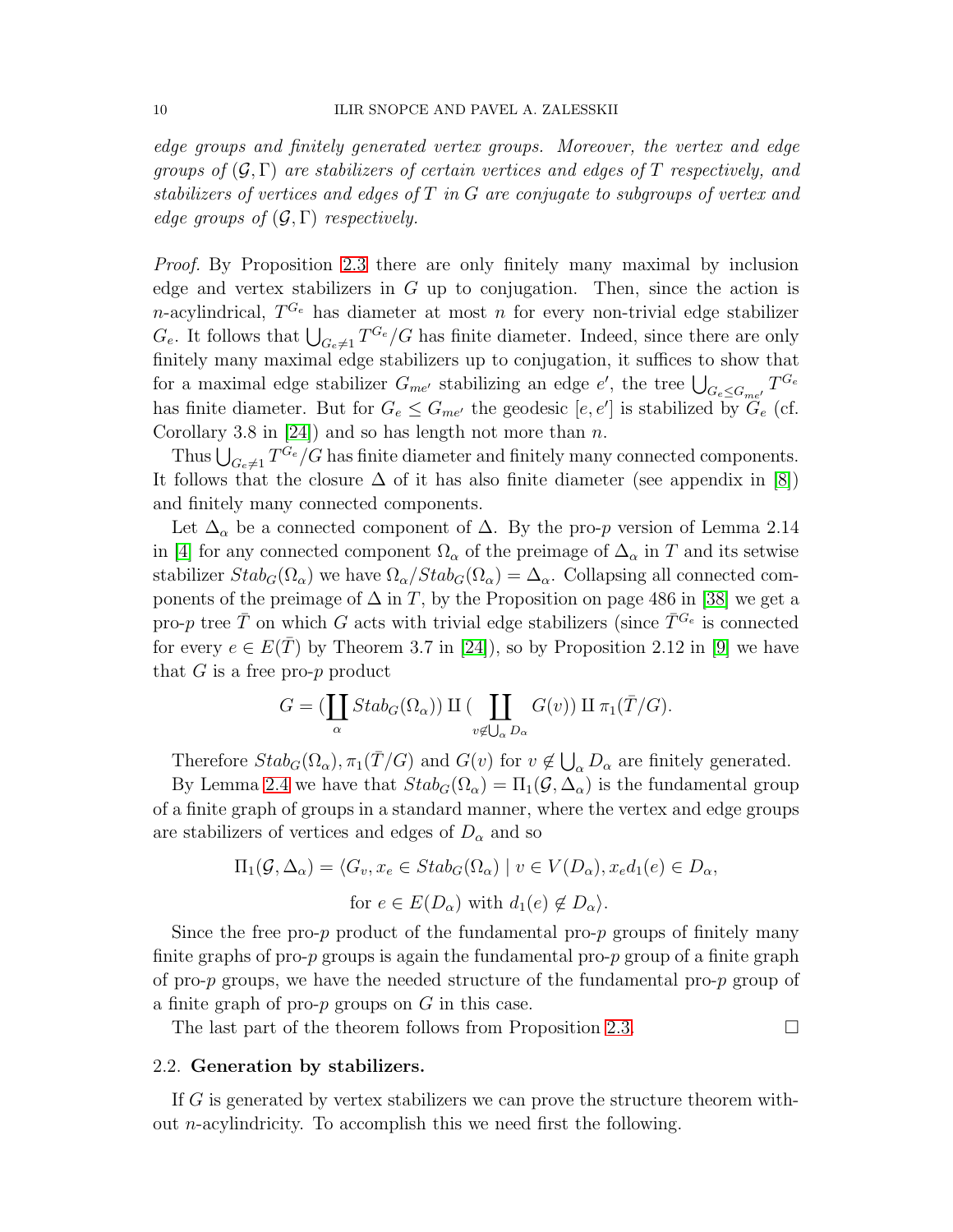<span id="page-10-0"></span>**Lemma 2.6.** Let  $(\mathcal{G}, \Gamma)$  be a finite tree of finite p-groups and let  $G = \Pi_1(\mathcal{G}, \Gamma)$  be the fundamental pro-p group of  $(\mathcal{G}, \Gamma)$ . Let  $G(\Gamma) = \coprod_{v \in V(\Gamma)} \mathcal{G}(v)$  be a free pro-p product and let  $\psi: G(\Gamma) \longrightarrow G$  be the epimorphism sending  $\mathcal{G}(v)$  to their copies in G. Suppose there is a collection  $\{G(v) = \mathcal{G}(v)^{g_v}, v \in V(\Gamma), g_v \in G(\Gamma)\}\$  of conjugates of free factors of  $G(\Gamma)$  and a collection  $\{G(e) = \mathcal{G}(e)^{g_e}, e \in E(\Gamma), g_e \in E(\Gamma)\}$ G} of conjugates of edge groups of G such that  $\psi(G(d_1(e))) \cap \psi(G(d_0(e))) = G(e)$ . Then the kernel of  $\psi$  is generated by the set of elements  $\psi_{1,e}^{-1}(g^{-1})\psi_{0,e}^{-1}(g)$ , where  $g \in G(e)$  and  $\psi_{i,e} = \psi_{|G(d_i(e))}$ ,  $i = 0, 1$ .

*Proof.* Note that  $\psi(\psi_{1,e}^{-1}(g^{-1})\psi_{0,e}^{-1}(g)) = g^{-1}g = 1$  and so the elements  $\psi_{1,e}^{-1}(g^{-1})\psi_{0,e}^{-1}(g)$ belong to the kernel of  $\psi$ . This means that  $\psi$  factors via the natural quotient homomorphism  $\pi : G(\Gamma) \longrightarrow \Pi$  modulo the normal closure of the elements  $\psi_{1,e}^{-1}(g^{-1})\psi_{0,e}^{-1}(g)$ , i.e. there exists a natural epimorphism  $f: \Pi \longrightarrow G$  such that  $f\pi=\psi.$ 

Define now a tree of pro-p groups  $(\mathcal{G}', \Gamma)$  as follows. Put  $\mathcal{G}'(v) = \pi(G(v)),$  $\mathcal{G}'(e) = \pi(\psi_{0,e}^{-1}(G(e))$  and define  $\partial_0, \partial_1$  to be the natural embeddings of  $\mathcal{G}'(e)$  into  $\mathcal{G}'(d_0(e))$  and into  $\mathcal{G}'(d_1(e))$ . Then the relations

$$
\psi_{1,e}^{-1}(g^{-1})\psi_{0,e}^{-1}(g),
$$

where  $g \in \psi(G(e))$ , define on  $\Pi$  the structure of the fundamental group  $\Pi_1(\mathcal{G}', \Gamma)$ of the graph  $(\mathcal{G}', \Gamma)$  of groups.

Let F be an open free pro-p subgroup of G. Then  $f^{-1}(F)$  is an open free pro-p subgroup of  $\Pi$  of the same index as the index of F in G. Then by the Euler characteristic formula (cf. Exercise 3 on page 123 in [\[36\]](#page-27-9)), that holds here since our groups are the pro- $p$  completions of the corresponding abstract groups, we have

$$
rank(F) - 1 = |G : F|(\sum_{e \in E(\Gamma)} 1/|\mathcal{G}(e)| - \sum_{v \in V(\Gamma)} 1/|\mathcal{G}(v)|) =
$$
  

$$
|\Pi : f^{-1}(F)|(\sum_{e \in E(\Gamma)} 1/|G(e)| - \sum_{v \in V(\Gamma)} 1/|G(v)|) = rank(f^{-1}(F)) - 1.
$$

Thus the free pro-p groups F and  $f^{-1}(F)$  have the same rank and therefore they are isomorphic. Since the kernel of  $f$  is torsion free,  $f$  is an isomorphism, as desired.  $\Box$ 

**Theorem 2.7.** Let G be a finitely generated pro-p group acting on a pro-p tree T with procyclic edge stabilizers. Suppose G is generated by its vertex stabilizers. Then G is the fundamental pro-p group of a finite tree of pro-p groups  $(\mathcal{G}, \Gamma)$ with procyclic edge groups and finitely generated vertex groups. Moreover, the vertex and edge groups of  $(\mathcal{G}, \Gamma)$  are stabilizers of certain vertices and edges of T respectively, and stabilizers of vertices and edges of  $T$  in  $G$  are conjugate to subgroups of vertex and edge groups of  $(\mathcal{G}, \Gamma)$  respectively.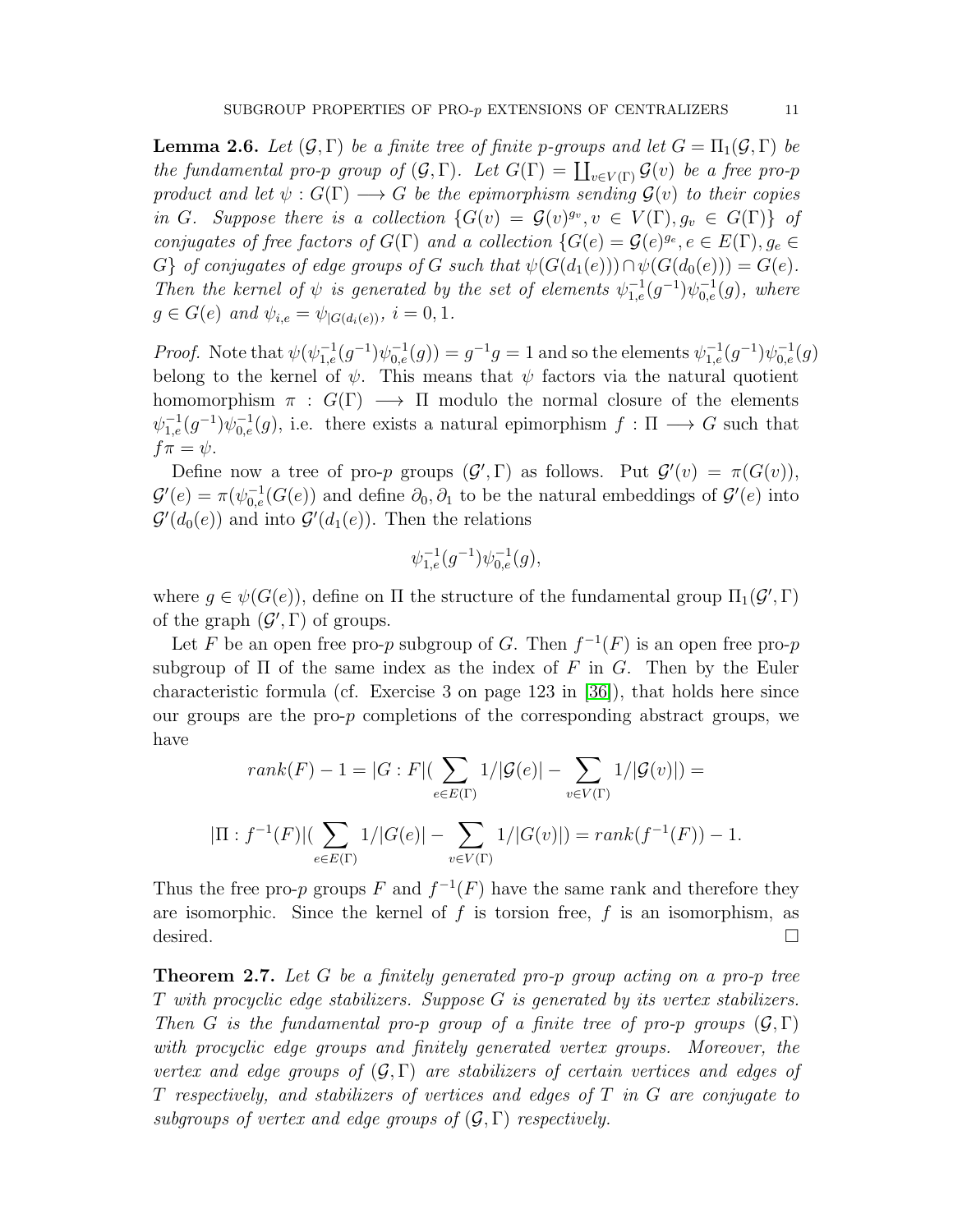*Proof.* By Proposition [2.3](#page-6-0) the group G is a surjective inverse limit  $G = \varprojlim_U G_U$ , where  $G_U = \Pi_1(\mathcal{G}_U, \Gamma)$  is the fundamental group of a finite graph of pro-p groups  $(\mathcal{G}_U, \Gamma)$ , where the connecting maps  $\psi_{U,W}$  map each vertex group  $\mathcal{G}_U(v)$  and each edge group  $\mathcal{G}_U(e)$  onto a conjugate of the vertex group  $\mathcal{G}_W(v)$  and a conjugate of the edge group  $\mathcal{G}_W(e)$  respectively. Moreover, there are only finitely many maximal by inclusion vertex stabilizers in G up to conjugation and also finitely many up to conjugation edge stabilizers  $G_e$  whose images in  $\Pi_1(\mathcal{G}_U, \Gamma)$  are conjugates of edge groups and any other edge stabilizer is conjugate to a subgroup of one of these  $G_e$ . Keeping the notation of the proof of Proposition [2.3](#page-6-0) we denote by  $G(e)$ ,  $G(v)$ some representatives of them. Note that in this case, by Proposition 3.5 in [\[24\]](#page-27-5), it follows that  $\Gamma$  is a tree.

*Claim* We can choose the representatives  $G(e)$  and  $G(v)$  such that for  $e \in E(\Gamma)$ one has  $G(e) = G(d_0(e)) \cap G(d_1(e))$ .

# Proof of the claim.

Let D be a maximal subtree of  $\Gamma$  such that this holds for all  $e \in E(D)$ . We show that  $D = \Gamma$ . Suppose not. Then there exists  $e \in E(\Gamma) \setminus E(D)$  such that a vertex v of e is in D. Let  $\mathcal{G}'_U(e) = \mathcal{G}_U(e)^{h_U}$  be the image of  $G(e)$  in  $G_U$ . Then clearly  $\mathcal{G}_U(v)^{h_U}$  contains  $\mathcal{G}_U(e)^{h_U}$ . Since  $\mathcal{G}'_U(v)$  is a conjugate of  $\mathcal{G}_U(v)$ , it follows that the set  $X_U$  of elements  $x_U \in G_U$  such that  $\mathcal{G}'_U(e)^{x_U} \leq \mathcal{G}'_U(v)$  is non-empty and clearly these sets form an inverse system  $\{X_U\}$ . It follows that the inverse limit X of  $\{X_U\}$ is non-empty and  $G(e)^x \leq G(v)$  for any  $x \in X$ . So we replace  $G(e)$  by  $G(e)^x$  (in this way  $\mathcal{G}'_U(e)$  is replaced by  $\mathcal{G}'_U(e)^{x'_U}$ , where  $x'_U$  is the image of x in  $G_U$ ). Let w be the other vertex of e. Similarly, there is an inverse system  ${Y_U}$  of non-empty subsets of  $G_U$  such that  $\mathcal{G}'_U(e) \leq \mathcal{G}'_U(w)^{y_U}$  for each  $y_U \in Y_U$ . Then the inverse limit Y of  $\{Y_U\}$  is non-empty and for each  $y \in Y$  we have  $G(v) \cap G(w)^y = G(e)$ (since  $\mathcal{G}'_U(v) \cap \mathcal{G}'_U(w)^{y_U} = \mathcal{G}_U(e)$  for every U). Then  $D \cup \{e\} \cup \{w\}$  satisfies the statement, contradicting the maximality of D.

Now consider the projection  $\psi_U : G \to G_U$ , and let  $\mathcal{G}_U^*(v) = \psi_U(G(v))$ ,  $\mathcal{G}_U^*(e) =$  $\psi_U(G(e))$  for  $G(v)$ ,  $G(e)$  being as in the Claim. Let

$$
G_U(\Gamma):=\coprod_{v\in V(\Gamma)}\mathcal{G}_U(v)
$$

and let  $f_U: G_U(\Gamma) \to \Pi_1(\mathcal{G}_U, \Gamma)$  be the homomorphism defined by sending  $\mathcal{G}_U(v)$ to their copies in  $\Pi_1(\mathcal{G}_U, \Gamma)$ . We choose an element  $g_{U,v} \in G_U(\Gamma)$  such that  $f_U(\mathcal{G}_U(v)^{g_{U,v}}) = \mathcal{G}_U^*(v)$ . Put  $G_U(v) = \mathcal{G}_U(v)^{g_{U,v}}$ . Since free products in the pro-p case do not depend on the conjugation of the factors (see Exercise 9.1.22 in [\[23\]](#page-27-6)), we have  $G_U(\Gamma) = \coprod_{v \in V(\Gamma)} G_U(v)$ .

Now let U and W be open subgroups of G such that  $U \leq W$ . Then the maps  $G_U(v) \to G_W(v)$  induce an epimorphism  $\varphi_{U,W} : G_U(\Gamma) \to G_W(\Gamma)$ , which gives the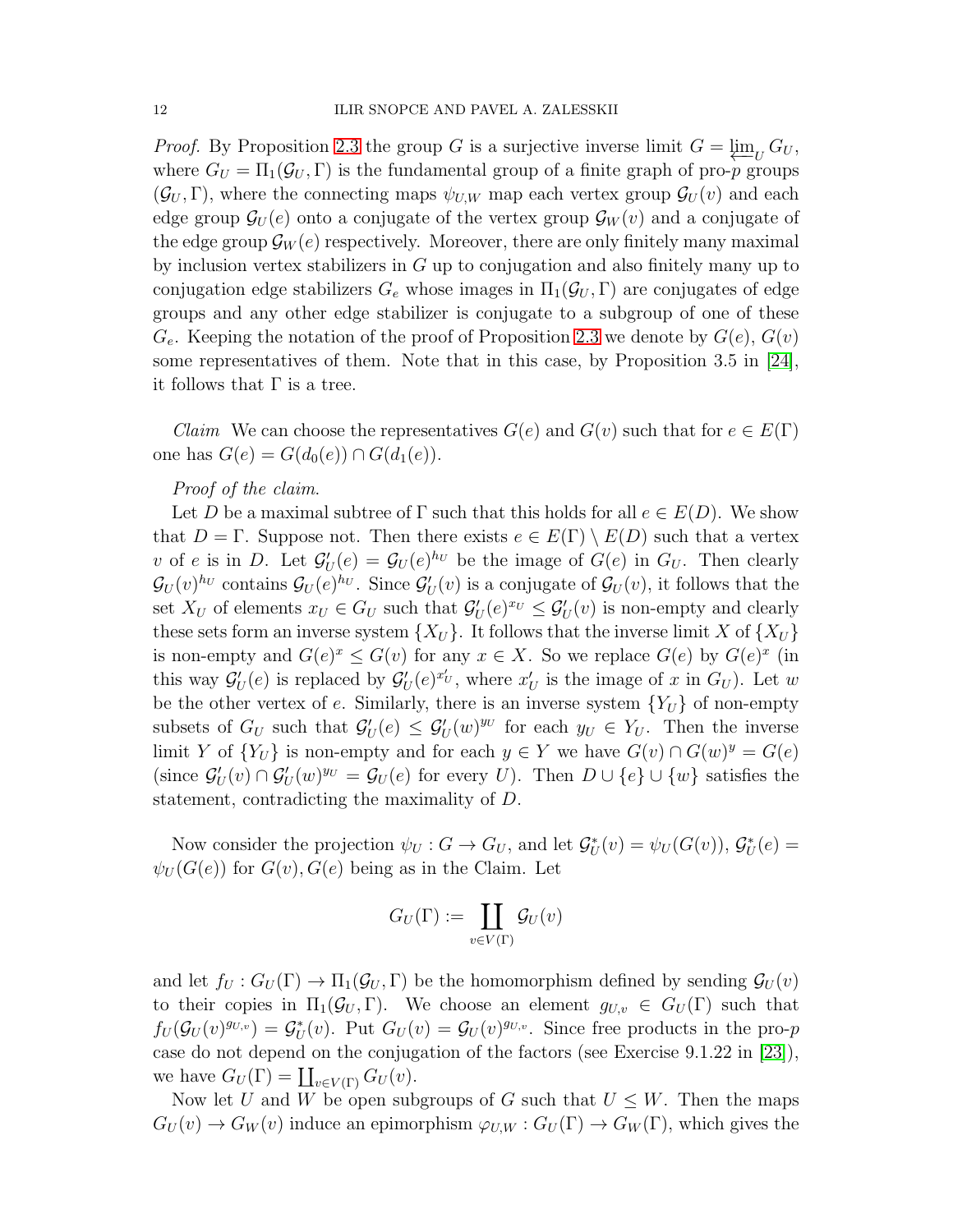following commutative diagram

$$
G_U(\Gamma) \xrightarrow{\varphi_{U,W}} G_W(\Gamma)
$$
  

$$
\downarrow f_U \qquad \qquad \downarrow f_W
$$
  

$$
\Pi_1(\mathcal{G}_U, \Gamma) \xrightarrow{\psi_{U,W}} \Pi_1(\mathcal{G}_W, \Gamma)
$$

Let  $G(\Gamma) := \coprod_{v \in V(\Gamma)} G(v)$ . Then the maps  $G(v) \to \mathcal{G}_U(v)^{g_{U,v}}$  induce an epimorphism  $\varphi_U : G(\Gamma) \to G_U(\Gamma)$  such that  $\varphi_{U,W}\varphi_U = \varphi_W$ . Thus we have a surjective inverse system  $\{G_U(\Gamma)\}\$ , which by Lemma 9.1.5 in [\[23\]](#page-27-6) has inverse limit

$$
G(\Gamma) = \varprojlim_{U} G_{U}(\Gamma) = \coprod_{v \in V(\Gamma)} G(v).
$$

Note that  $\mathcal{G}_U^*(e)$  and  $\mathcal{G}_U^*(v)$  are conjugates in  $G_U$  of  $\mathcal{G}_U(e)$  and  $\mathcal{G}_U(v)$  respec-tively and by the Claim the relations of Lemma [2.6](#page-10-0) hold for  $\mathcal{G}_{U}^{*}(e)$  and  $G_{U}(v)$ . It follows that  $f_U$  is the epimorphism defined by just imposing on  $G_U(\Gamma)$  the amalgamation relations  $f_{U,1,e}^{-1}(g) = f_{U,0,e}^{-1}(g)$  for  $g \in \mathcal{G}_U^*(e)$ ,  $e \in E(\Gamma)$ , where  $f_{U,i,e} = (f_U)_{|G_U(d_i(e))}$ ,  $i = 0, 1$ ; this means that the kernel of  $f_U$  is generated by the relators  $f_{U,1,e}^{-1}(g^{-1})f_{U,0,e}^{-1}(g)$  for  $g \in \mathcal{G}_U^*(e)$ ,  $e \in E(\Gamma)$ . Let  $f: G(\Gamma) \longrightarrow G$  be the epimorphism given as the projective limit of the epimorphisms  $f_U$ . Put  $f_{i,e} = f_{|G(d_i(e))}$ ,  $i = 0, 1$ . It follows that imposing on  $G(\Gamma)$  the relations  $f_{1,e}^{-1}(g^{-1})f_{0,e}^{-1}(g) = 1$ , where  $g \in G(e)$  defines exactly f. This gives the desired structure (i.e., presentation) of the fundamental group of a graph of groups on  $G = \Pi_1(\mathcal{G}, \Gamma)$ , with vertex end edge groups  $G(v)$  and  $G(e)$  and with the corresponding natural embeddings.

The rest of the proof follows directly from Proposition [2.3.](#page-6-0)  $\Box$ 

#### 3. THE DECOMPOSITION THEOREM FOR PRO- $p$  groups from the class  $\mathcal L$

In this section we prove Theorem B and parts  $(1), (2), (3)$  and  $(4)$  of Theorem C, stated in the introduction.

We say that the amalgamated free pro-p product  $A \amalg_C B$  is proper if A and B embed in  $A \amalg_{\mathcal{C}} B$ . Ribes proved that an amalgamated free pro-p product with procyclic amalgamation is proper (see Theorem 3.2 in [\[25\]](#page-27-10)).

It is worth to recall the definition of the class  $\mathcal L$  of pro-p groups [\[16\]](#page-27-0). Denote by  $\mathcal{G}_0$  the class of all free pro-p groups of finite rank. We define inductively the class  $\mathcal{G}_n$  of pro-p groups  $G_n$  in the following way:  $G_n$  is a free pro-p amalgamated product  $G_{n-1}$   $\amalg_C A$ , where  $G_{n-1}$  is any group from the class  $\mathcal{G}_{n-1}$ , C is any selfcentralized procyclic pro-p subgroup of  $G_{n-1}$  and A is any finite rank free abelian pro-p group such that C is a direct summand of A. The class of pro-p groups  $\mathcal L$  consists of all finitely generated pro-*p* subgroups *H* of some  $G_n$  ∈  $\mathcal G_n$ , where  $n \geq 0$ . If n is minimal with the property that  $H \leq G_n$  for some  $G_n \in \mathcal{G}_n$ , we say that H has weight n. Then H is a subgroup of a free amalgamated pro- $p$ product  $G_n = G_{n-1} \amalg_C A$ , where  $G_{n-1} \in \mathcal{G}_{n-1}$ ,  $C \cong \mathbb{Z}_p$  and  $A = C \times B \cong \mathbb{Z}_p^m$ . As was mentioned above, by Theorem 3.2 in [\[25\]](#page-27-10), this amalgamated pro-p product is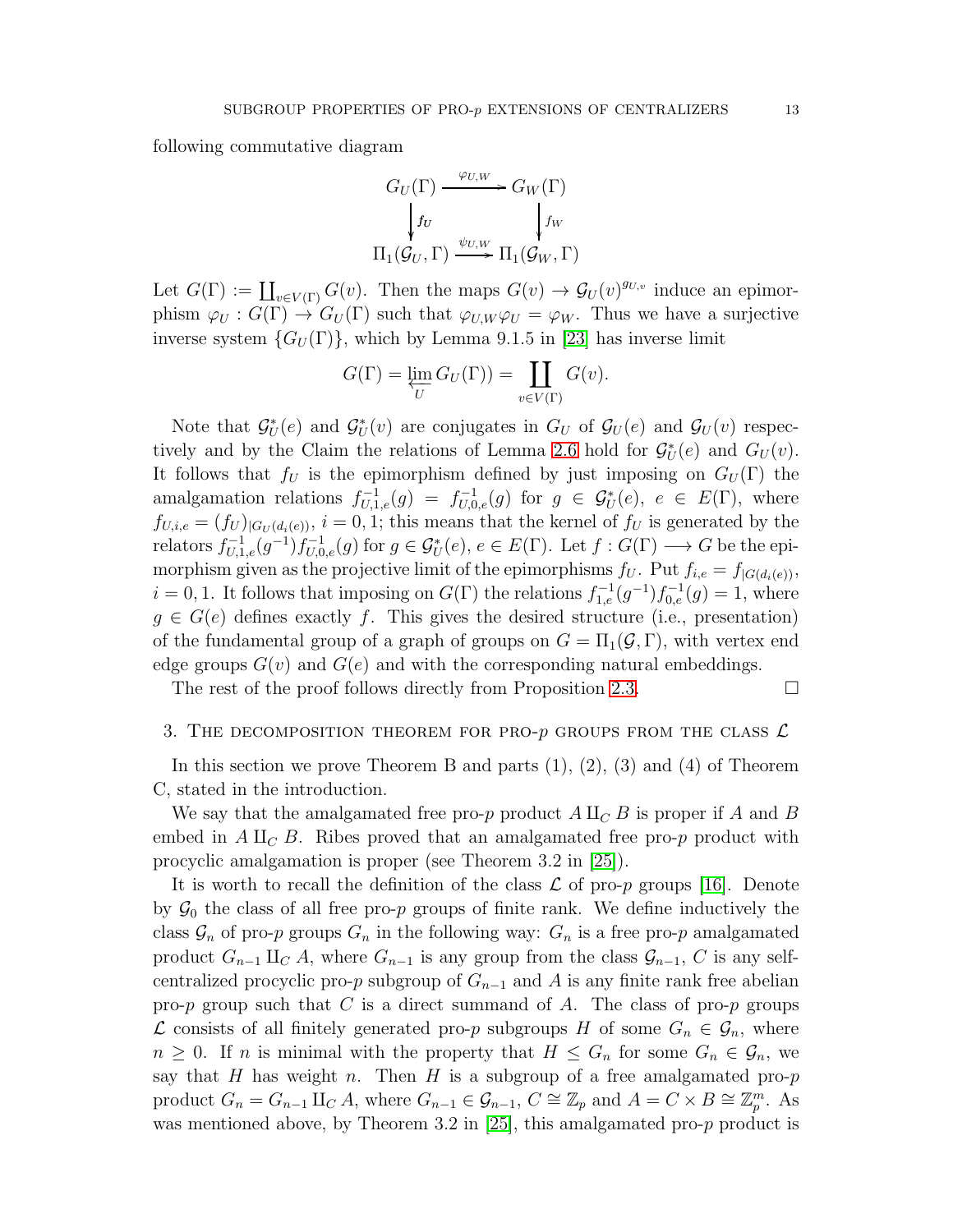proper. Thus H acts naturally on the pro-p tree T associated to  $G_n$  (see [\[24\]](#page-27-5)) and its edge stabilizers are procyclic.

<span id="page-13-0"></span>**Lemma 3.1.** Let H and T be as above. Then the action of H on T is 2acylindrical.

*Proof.* It suffices to prove that the action of  $G_n$  on T is 2-acylindrical. Let  $G_e$ be a non-trivial edge stabilizer. If the diameter of  $T^{G_e}$  is bigger than 2, then it contains a non-pending vertex v whose stabilizer is conjugate to  $G_{n-1}$  and so we may assume without loss of generality that it is  $G_{n-1}$ . Let e' be another edge incident to v stabilized by  $G_e$ . Then  $ge = e'$  for some  $g \in G_{n-1}$  and so  $g \in N_{G_{n-1}}(G_e)$  (we use here that  $G_e$  is procyclic). By Theorem 5.1 in [\[16\]](#page-27-0) it follows that  $N_{G_{n-1}}(G_e) = C_{G_{n-1}}(G_e) = G_e$ . Thus  $e = e'$ , a contradiction.  $\Box$ 

<span id="page-13-1"></span>**Theorem 3.2.** Let G be a pro-p group from the class L. If G has weight  $n \geq$ 1, then it is the fundamental pro-p group of a finite graph of pro-p groups that has infinite procyclic or trivial edge groups and finitely generated vertex groups. Moreover, if  $G$  is non-abelian, then it has at least one vertex group that is a nonabelian pro-p group and all the non-abelian vertex groups of G are pro-p groups from the class  $\mathcal L$  of weight  $\leq n-1$ .

*Proof.* By Lemma [3.1,](#page-13-0) the action of G on the standard pro-p tree T associated with  $G_n$  is 2-acylindrical; so by Theorem [2.5](#page-8-1) it follows that  $G = \Pi_1(\mathcal{G}, \Gamma)$  is the fundamental pro- $p$  group of a finite graph of pro- $p$  groups with procyclic edge groups and finitely generated vertex groups. Moreover, each vertex group of  $G$  is a vertex stabilizer of G in T; thus it is a pro-p group from the class  $\mathcal L$  contained in a subgroup of  $G_n = G_{n-1} \amalg_C A$  conjugate to  $G_{n-1}$  or A. If it is non-abelian, then it must be contained in a subgroup of  $G_n$  conjugate to  $G_{n-1}$  and so it has weight  $\leq n-1$ . Thus, in order to finish the proof it remains to show that at least one of the vertex groups of  $G$  is non-abelian.

Let  $T_{\Gamma}$  be a maximal subtree of  $\Gamma$ . By collapsing the fictitious edges of  $T_{\Gamma}$  (i.e., edges whose edge group is equal to the vertex group of a vertex of this edge) we may assume that all vertex groups contain properly edge groups for incident edges. Then if all vertex groups are abelian we can have at most one vertex in Γ because otherwise the centralizer of the edge group  $G(e)$  is not abelian for any edge  $e \in T_\Gamma$ , contradicting Theorem 5.1 in [\[16\]](#page-27-0). Thus we may assume that  $T_\Gamma$ has only one vertex. Let  $H$  be the vertex group of this unique vertex and  $A$  the edge group (which is procyclic). Then  $G = \text{HNN}(H, A, t)$ . If H is not procyclic, then since  $\langle H, H^t \rangle = H \amalg_A H^t$  (cf. Proposition 4.4 in [\[41\]](#page-28-1)), we get once more a contradiction by Theorem 5.1 in [\[16\]](#page-27-0). Now suppose that  $H$  is procyclic. Then we must have  $A = A^t$ . Hence A is normalized by t and therefore it is central in G. By Theorem 5.1 in [\[16\]](#page-27-0) it follows that G is abelian, which is a contradiction. Thus at least one of the vertex groups of G is non-abelian.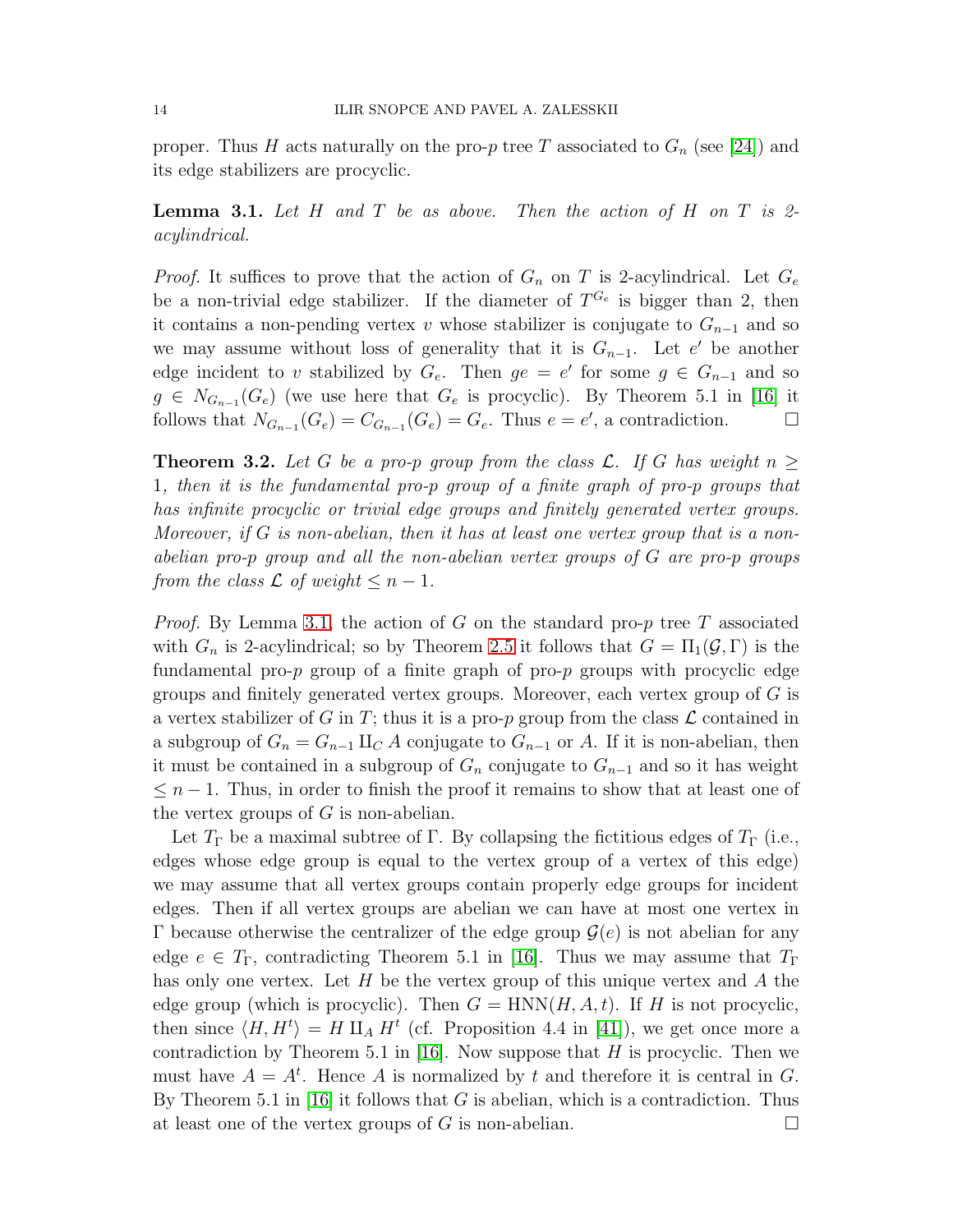Now let G be as in the above theorem. Using the theorem and induction we can deduce that there are only finitely many conjugacy classes of non-procyclic maximal abelian subgroups of G. Indeed, let us suppose that this result holds for all pro-p groups from the class  $\mathcal L$  of weight  $\leq n-1$  (and G has weight n). Let H be a non-procyclic maximal abelian subgroup of G and consider the action of G on T according to the first paragraph in the above proof. Then  $H$  is a subgroup of  $G_{n-1}$   $\amalg_C A$  and so, by Corollary 5.5 in [\[16\]](#page-27-0), the group H is conjugate in  $G_n$  to a subgroup of  $G_{n-1}$  or to a subgroup of A. Thus it stabilizes a vertex of T, and therefore, by Theorem [2.5,](#page-8-1) it is contained in a conjugate of a vertex group  $\mathcal{G}(v)$ of  $(\mathcal{G}, \Gamma)$ . The non-abelian vertex groups of G have weight  $\leq n-1$  and therefore, by the induction hypothesis, they have only finitely many conjugacy classes of non-procyclic maximal abelian subgroups. Since G has only finitely many vertex groups, the result follows. Let us record this result in the following.

**Corollary 3.3.** Let G be a pro-p group from the class  $\mathcal{L}$ . Then there are only finitely many conjugacy classes of non-procyclic maximal abelian subgroups of G.

Recall that if  $cd(G) < \infty$  and if  $\dim_{\mathbb{F}_p} H^k(G, \mathbb{F}_p) < \infty$  for all  $k \geq 0$ , then the Euler-Poincaré characteristic of  $G$  is defined by

$$
\chi(G) := \sum_{k=0}^{\infty} (-1)^k \dim_{\mathbb{F}_p} H^k(G, \mathbb{F}_p).
$$

Moreover, if G is the fundamental pro-p group of a finite graph of pro-p groups  $(\mathcal{G}, \Gamma)$  such that the Euler-Poincaré characteristic is well defined for the vertex and edge groups, then the action of G on the standard tree  $S(G)$  implies the formula

$$
\chi(G) = (\sum_{v \in V(\Gamma)} \chi(\mathcal{G}(v))) - (\sum_{e \in E(\Gamma)} \chi(\mathcal{G}(e))).
$$

The first part of the following theorem coincides with Theorem 8.1 in [\[16\]](#page-27-0), while the second part generalizes Theorem 8.2 and gives an affirmative answer to the question 9.3 of the same paper.

<span id="page-14-0"></span>**Theorem 3.4.** Let G be a pro-p group from the class  $\mathcal{L}$ . Then G has a nonpositive Euler-Poincaré characteristic. Moreover  $\chi(G) = 0$  if and only if G is abelian.

*Proof.* Clearly  $\chi(G) = 0$  if G is abelian. Thus it suffices to show that  $\chi(G) < 0$ whenever G is non-abelian. We will prove this using induction on the weight  $n$  of the group G. Suppose that G is non-abelian. If  $n = 0$ , then G is a non-abelian free pro-p group and so we have  $\chi(G) = 1 - d(G) < 0$ . Now let  $n > 1$  and suppose that every non-abelian pro- $p$  group from the class  $\mathcal L$  which has weight less than  $n$  has a negative Euler-Poincaré characteristic. By Theorem [3.2,](#page-13-1) the group G is the fundamental pro-p group of a finite graph of pro-p groups  $(\mathcal{G}, \Gamma)$ with infinite procyclic or trivial edge groups and whose vertex groups are either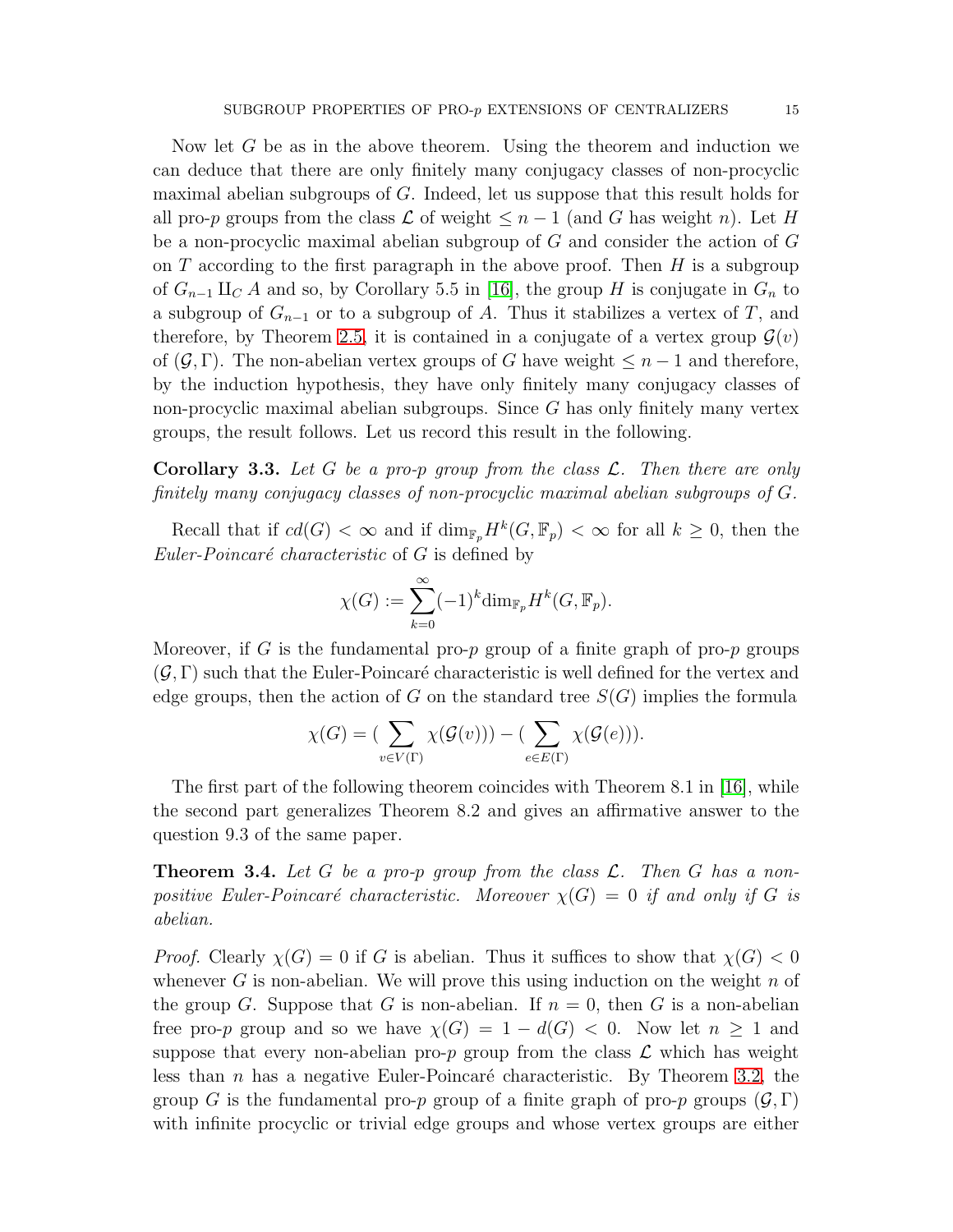finitely generated free abelian pro- $p$  groups or non-abelian pro- $p$  groups from the class  $\mathcal L$  of weight  $\leq n-1$ . Moreover, there is at least one non-abelian vertex group, say  $\mathcal{G}(v)$ . Thus, by the induction hypothesis, we have  $\chi(\mathcal{G}(v)) < 0$ . Now by the Euler-Poincaré characteristic formula we have

$$
\chi(G) = \left(\sum_{x \in V(\Gamma)} \chi(\mathcal{G}(x))\right) - \left(\sum_{e \in E(\Gamma)} \chi(\mathcal{G}(e))\right) = \left(\sum_{x \in V(\Gamma)} \chi(\mathcal{G}(x))\right) - \left(\sum_{e \in E(\Gamma)} 0\right) \le \chi(\mathcal{G}(v)) < 0.
$$

Let  $r(G)$  denote the minimal number of relations of G, i.e,

 $r(G) := \inf\{|R| | G$  has a presentation  $\langle X | R \rangle$  with  $|X| = d(G)\}.$ 

It is a well known fact that  $d(G) = \dim_{\mathbb{F}_p} H^1(G, \mathbb{F}_p)$ , and if G is finitely generated, then  $r(G) = \dim_{\mathbb{F}_p} H^2(G, \mathbb{F}_p)$  (see [\[35\]](#page-27-11)). Recall that if G is a finitely presented pro-p group, then the *deficiency* of  $G$  is defined by

$$
\operatorname{def}(G) := d(G) - r(G) = \dim_{\mathbb{F}_p} H^1(G, \mathbb{F}_p) - \dim_{\mathbb{F}_p} H^2(G, \mathbb{F}_p).
$$

<span id="page-15-0"></span>**Lemma 3.5.** Let G be a finitely generated pro-p group with  $d(G) > 2$ .

- (a) If  $G = A \amalg_C B$  where C is procyclic, then  $\text{def}(G) \geq \text{def}(A) + \text{def}(B) 2$ .
- (b) If  $G = HNN(H, A, t)$  where A is procyclic, then  $def(G) \geq def(H)$ .

*Proof.* Part (a) follows from Lemma [2.1](#page-4-0) (a) and the obvious fact that  $r(AII_C B) \leq$  $r(A) + r(B) + 1$ . For part (b) first suppose that  $H = \langle X | R \rangle$ , where  $|X| = d(G)$ and  $|R| = r(G)$ . From the definition of HNN-extensions we have

$$
G = \text{HNN}(H, A, t) = \langle H, t \mid t a t^{-1} = f(a), \langle a \rangle = A \rangle = \langle X, t \mid R, t a t^{-1} = f(a) \rangle,
$$

where  $f : A \rightarrow G$  is a monomorphism. By Lemma 1.1 in [\[19\]](#page-27-12), there exists a presentation  $\langle Y | S \rangle$  of G such that  $|Y| = d(G)$  and  $|S| = |R| + 1 - (|X| + 1 - |Y|)$ . Hence

$$
\text{def}(G) = d(G) - r(G) \ge |Y| - |S| = |X| - |R| = \text{def}(H).
$$

 $\Box$ 

Now we are ready to answer positively question 9.1 in [\[16\]](#page-27-0).

<span id="page-15-1"></span>**Theorem 3.6.** Let G be a pro-p group from the class  $\mathcal{L}$ . If every abelian pro-p subgroup of G is procyclic and G itself is not procyclic, then  $def(G) \geq 2$ .

*Proof.* Suppose that every abelian pro-p subgroup of G is procyclic and G itself is not procyclic. Again, as in the proof of Theorem [3.4,](#page-14-0) we will use induction on the weight n of the group G. If  $n = 0$ , then it is clear that  $\text{def}(G) \geq 2$ . Let  $n \geq 1$  and suppose that any non-procyclic pro-p group from the class  $\mathcal L$  which has weight  $\leq n-1$  and in which every abelian pro-p subgroup is procyclic has deficiency  $\geq$  2. By Theorem [3.2,](#page-13-1) the group G is the fundamental pro-p group  $\Pi_1(\mathcal{G},\Gamma)$  of a finite graph of pro-p groups with infinite procyclic or trivial edge groups and finitely generated vertex groups. Moreover, each non-abelian vertex group is a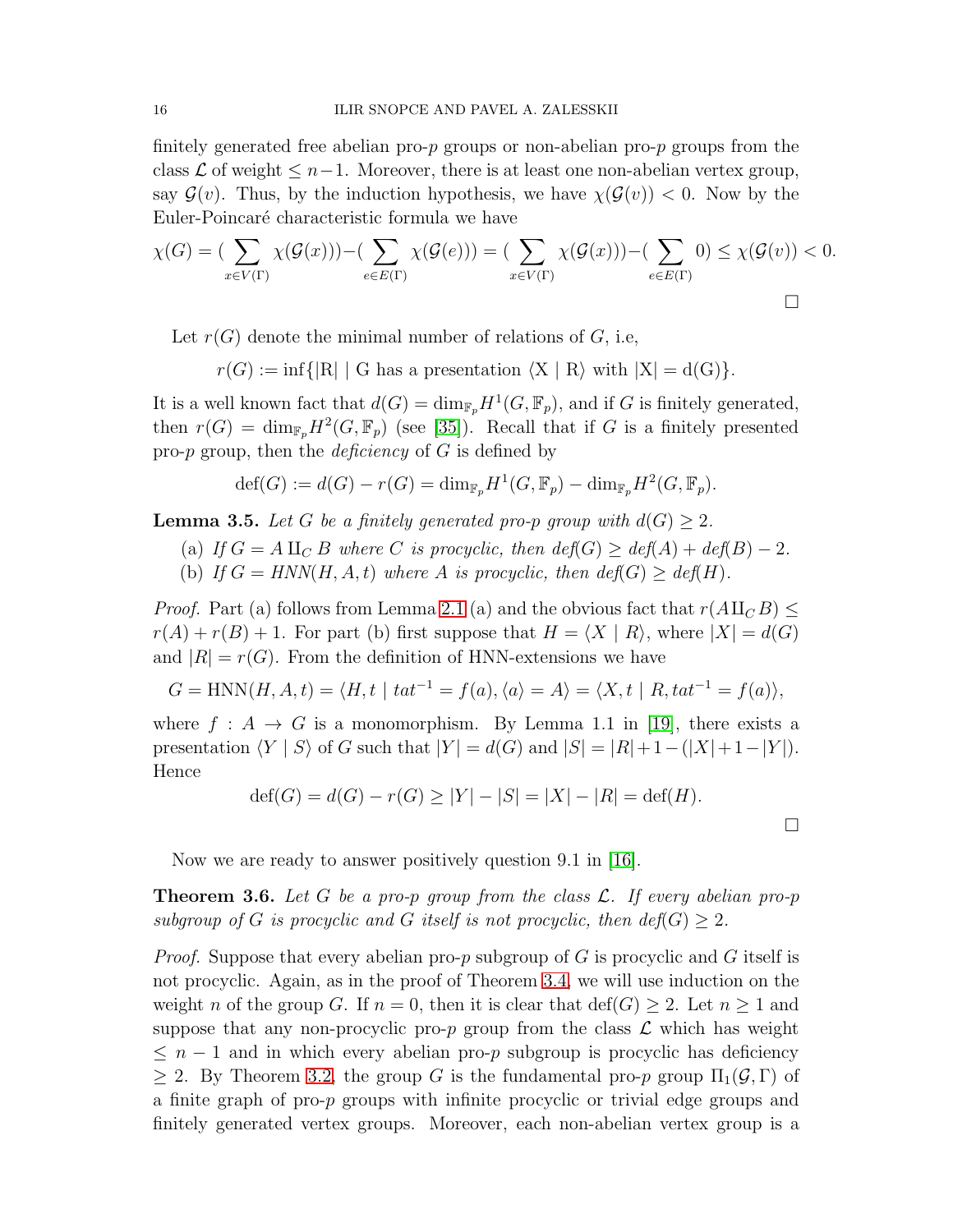pro-p group from the class  $\mathcal L$  of weight  $\leq n-1$ . Let  $T_{\Gamma}$  be the maximal subtree of  $\Gamma, k := |\Gamma|$  and  $l := |T_{\Gamma}|$ . We can obtain G by successively forming amalgamated free products and HNN-extensions. Indeed

$$
G = A_k \text{ where } A_l := \mathcal{G}(u_1) \amalg_{\mathcal{G}(e_1)} \mathcal{G}(u_2) \amalg_{\mathcal{G}(e_2)} \cdots \mathcal{G}(u_l) \amalg_{\mathcal{G}(e_l)} \mathcal{G}(u_{l+1}),
$$

 $A_{l+1} := \text{HNN}(A_l, \mathcal{G}(e_{l+1}), t_{l+1})$  and  $A_j := \text{HNN}(A_{j-1}, \mathcal{G}(e_j), t_j)$  for  $j = l+2, ..., k$ . We want to show that  $\text{def}(A_i) \geq 2$  for each i. Clearly, we can assume that  $\mathcal{G}(e_i)$ 's are non-trivial. Moreover, we can assume that none of the  $\mathcal{G}(u_i)$ 's is procyclic. Indeed, if  $\mathcal{G}(u_i) \cong \mathbb{Z}_p$ , then since  $\mathcal{G}(u_i) \amalg_{\mathcal{G}(e_i)} \mathcal{G}(u_{i+1})$  is a pro-p group from the class  $\mathcal{L}$ , we must have  $\mathcal{G}(e_i) = \mathcal{G}(u_i)$  and thus  $\mathcal{G}(u_i) \amalg_{\mathcal{G}(e_i)} \mathcal{G}(u_{i+1}) = \mathcal{G}(u_{i+1})$ . Hence, we can assume that the vertex groups  $\mathcal{G}(u_i)$  satisfy the hypothesis of the theorem. Thus  $\text{def}(\mathcal{G}(u_i)) \geq 2$  for each i. Therefore, by Lemma [3.5](#page-15-0) (a), we have  $\text{def}(A_l) \geq 2$ . Moreover, Lemma [3.5](#page-15-0) (b) gives

$$
2 \le \text{def}(A_l) \le \text{def}(A_{l+1}) \le \dots \le \text{def}(A_k) = \text{def}(G).
$$

For a finitely generated pro-p group  $G$ , denote by  $s_n(G)$  the number of open subgroups of G of index at most n. A pro-p group G is said to have *exponential* subgroup growth if

$$
\limsup_{n} \frac{\log s_n(G)}{n} > 0.
$$

Lackenby proved that a finitely generated pro- $p$  group  $G$  has exponential subgroup growth if and only if there is a strictly descending chain  ${G_n}$  of open normal subgroups of  $G$  such that  $\inf_{n}$  $d(G_n)-1$  $|G:G_n|$  $> 0$  (see [\[18\]](#page-27-13), Theorem 8.1).

Let G be a pro-p group from the class  $\mathcal L$  such that every abelian pro-p subgroup of G is procyclic and G itself is not procyclic, and let  ${G_n}$  be a strictly descending chain of open normal subgroups of  $G$ . Since  $G$  is finitely presented, we have that  $\chi_2(G)$  and  $\chi_2(G_n)$  are well defined, where  $\chi_2(G) := \sum_{i=0}^2 (-1)^i \dim_{\mathbb{F}_p} H^i(G, \mathbb{F}_p)$ is the second partial Euler-Poincaré characteristic of  $G$ . By Lemma 3.3.15 in [\[21\]](#page-27-14) we have  $\chi_2(G_n) \leq |G : G_n|\chi_2(G)$ , which implies that  $\text{def}(G_n) - 1 \geq |G : G_n|$  $G_n|(\text{def}(G)-1)$ . Now from the result of Lackenby mentioned above and Theorem [3.6](#page-15-1) we have the following.

**Theorem 3.7.** Let G be a pro-p group from the class  $\mathcal{L}$ . If every abelian pro-p subgroup of G is procyclic and G itself is not procyclic, then G has exponential subgroup growth.

## 4. SUBGROUP PROPERTIES OF PRO- $p$  groups from the class  $\mathcal L$

In this section we prove parts  $(5)$ ,  $(6)$  and  $(7)$  of Theorem C, stated in the introduction. We will need the following simple lemma.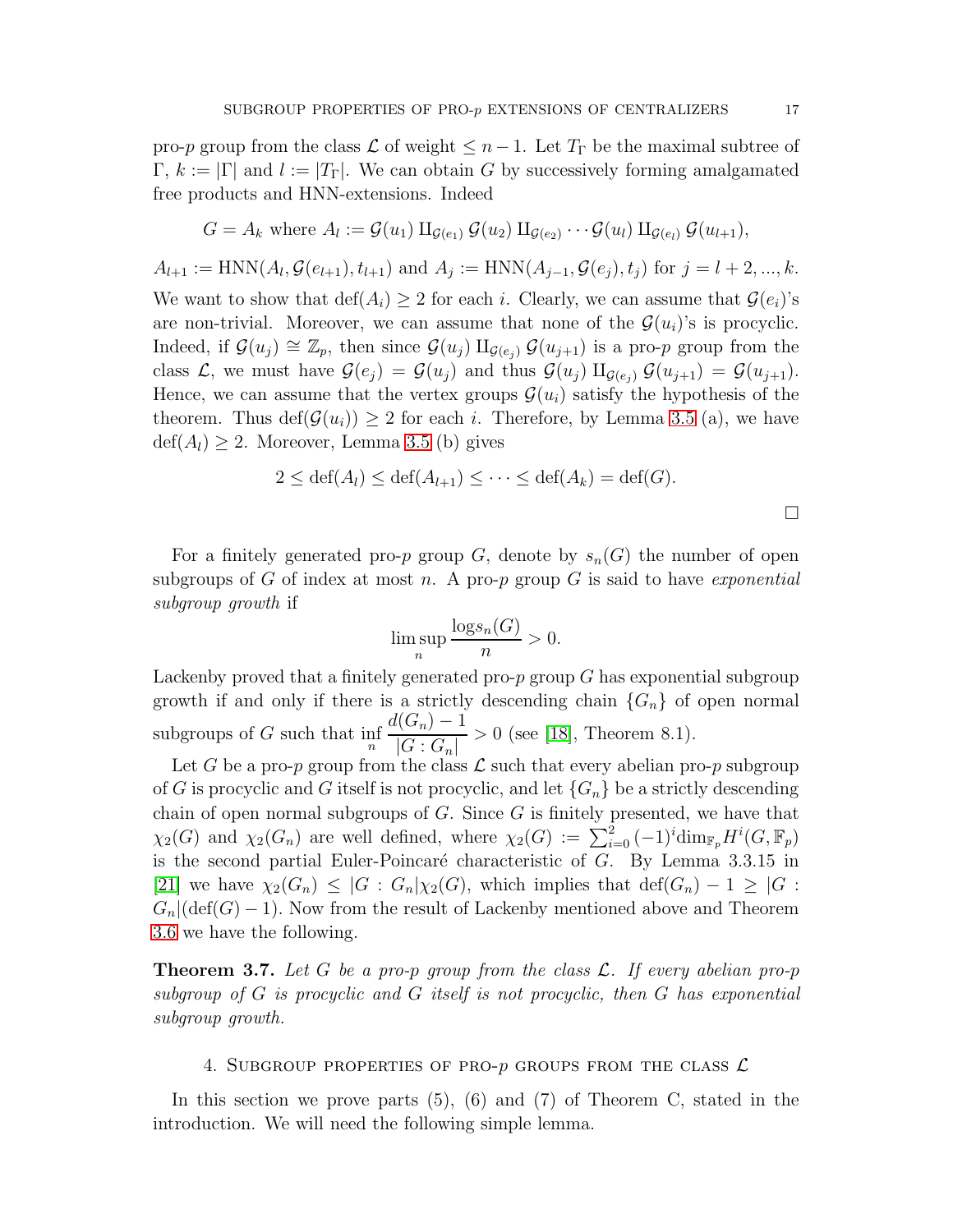<span id="page-17-0"></span>**Lemma 4.1.** Let G be a pro-p group, and let H and K be finitely generated subgroups of  $G$ . Let  $A$  be a subgroup of  $G$  that is contained in both  $H$  and  $K$ . If A has finite index in both H and K, then A has a finite index subgroup that is normal in  $\langle H, K \rangle$ .

*Proof.* Since the restrictions of the natural epimorphism  $\psi : H \amalg_A K \to \langle H, K \rangle$ to H and K are injections, the amalgamated free pro-p product  $G' = H \amalg_A K$  is proper, i.e.,  $H$ ,  $K$  and  $A$  are subgroups of  $G'$ . If  $A$  is one of  $H$  or  $K$ , then the result is clear. Therefore we can assume that  $A$  is different from  $H$  and  $K$ . Note that if U is an open subgroup of A normal in  $G'$ , then  $\psi(U)$  is an open subgroup of A normal in  $\langle H, K \rangle$ . Hence in order to prove the lemma it suffices to show that A has an open subgroup which is normal in  $G'$ .

Since  $G' = H \amalg_A K$  is proper, by Theorem 9.2.4 in [\[23\]](#page-27-6), there is an indexing set I and families

$$
\{U_i \mid U_i \leq_o H\}_{i \in I} \text{ and } \{V_i \mid V_i \leq_o K\}_{i \in I}
$$

with the property

$$
\bigcap_{i \in I} U_i = 1 = \bigcap_{i \in I} V_i \text{ and } U_i \cap A = V_i \cap A \text{ for each } i \in I.
$$

We can assume that these families are filtered from below. Since A is of finite index in both H and K, it follows that there is some  $k \in I$  such that  $U_k \leq A$  and  $V_k \leq A$ . Thus

$$
U_k = U_k \cap A = V_k \cap A = V_k
$$

and consequently  $U_k$  is an open normal subgroup of both H and K. Hence  $U_k$  is an open subgroup of A which is normal in G. This finishes the proof.  $\Box$ 

Let G be a (profinite) group and let H be a (closed) subgroup of  $G$ . The *commensurator* of H in G, denoted by  $Comm_G(H)$ , is the set

$$
\{g \in G \mid H \cap gHg^{-1} \text{ has finite index in both } H \text{ and } gHg^{-1}\}.
$$

It is not hard to check that  $Comm_G(H)$  is a subgroup of G (possibly not closed if G is profinite) that contains  $N_G(H)$ .

The following result is well known; for completeness we give its proof.

<span id="page-17-1"></span>**Proposition 4.2.** Let G be a group, and let H and K be subgroups of G such that  $K \leq H$ . If K has finite index in H, then  $Comm_G(K) = Comm_G(H)$ .

*Proof.* Let  $g \in \text{Comm}_G(K)$ . Then  $K \cap gKg^{-1}$  has finite index in K, and hence in H. Since  $K \cap gKg^{-1} \subseteq H \cap gHg^{-1}$ , we have that  $H \cap gHg^{-1}$  has finite index in H. Similarly  $K \cap gKg^{-1}$  has finite index in  $gKg^{-1}$ , and hence  $H \cap gHg^{-1}$  has finite index in  $gHg^{-1}$ . Thus  $\mathrm{Comm}_G(K) \subseteq \mathrm{Comm}_G(H)$ .

Conversely, let  $g \in \text{Comm}_G(H)$ . Then  $H \cap gHg^{-1}$  has finite index in H. Thus  $K \cap H \cap gHg^{-1} = K \cap gHg^{-1}$  has finite index in  $K \cap H = K$ . Similarly  $K \cap gKg^{-1}$ has finite index in  $K \cap gHg^{-1}$ . Hence  $K \cap gKg^{-1}$  has finite index in K. In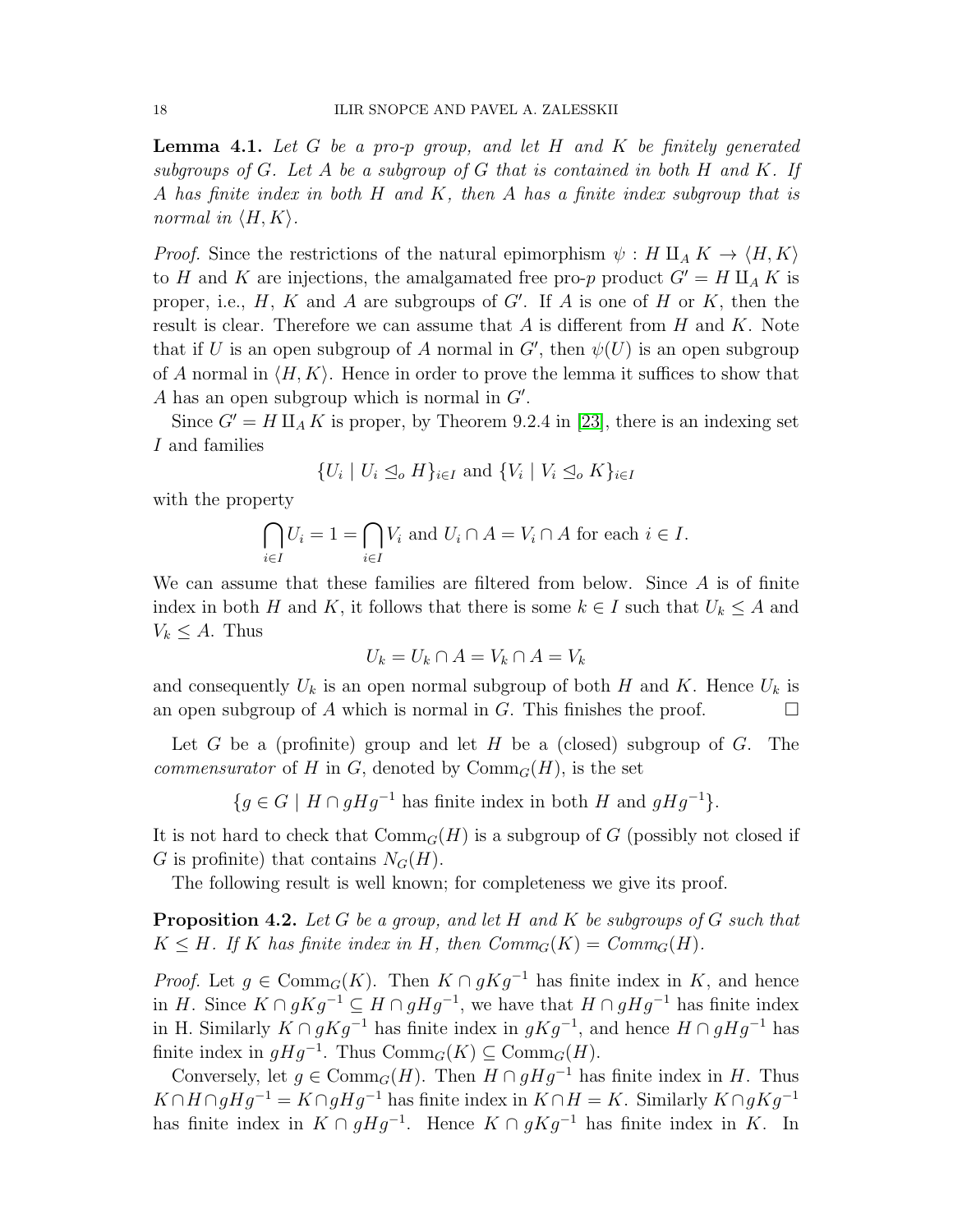a similar way we can show that  $K \cap gKg^{-1}$  has finite index in  $gKg^{-1}$ . Thus  $\mathrm{Comm}_G(H) \subseteq \mathrm{Comm}_G(K).$ 

**Definition 2.** Let G be a (pro-p) group and let H be a finitely generated subgroup of G. A root of H in G, denoted by  $\text{root}_G(H)$ , is a subgroup H' of G that contains H with  $|H':H|$  finite and which contains every subgroup K of G that contains H with  $|K : H|$  finite.

Note that if H is a finitely generated subgroup of finite index in  $G$ , then it is obvious that  $\text{root}_G(H) = G$ .

<span id="page-18-0"></span>**Theorem 4.3.** Let G be a pro-p group from the class  $\mathcal{L}$ . Then

- (1)  $[Greenberg-Stallings Property]$  If H and K are finitely generated subgroups of G with the property that  $H \cap K$  has finite index in both H and K, then  $H \cap K$  has finite index in  $\langle H, K \rangle$ ;
- (2) If H is a finitely generated subgroup of G, then H has a root in  $G$ ;
- (3) If H is a finitely generated non-abelian subgroup of G, then  $\mathcal{C}omm_G(H)$ :  $H| < \infty$ .

*Proof.* (1) Let H and K be finitely generated subgroups of G with the property that  $H \cap K$  has finite index in both H and K. Note that if  $\langle H, K \rangle$  is abelian then the result follows from the structure theorem of the torsion free finitely generated abelian pro-p groups (see the proof of part (2)). Thus we can assume that  $\langle H, K \rangle$ is not abelian. By Lemma [4.1,](#page-17-0) there exists a finitely generated open subgroup U of  $H \cap K$  that is normal in  $\langle H, K \rangle$ . Hence by Theorem 6.5 in [\[16\]](#page-27-0), we have  $|\langle H, K \rangle : U| < \infty$ . This implies that  $|\langle H, K \rangle : H \cap K| < \infty$ .

(2) Let H be an abelian finitely generated subgroup of G. Note that if  $H \leq$  $A \leq G$  and  $|A : H| < \infty$ , then by Corollary 5.4 in [\[16\]](#page-27-0) it follows that A is abelian. Consider the set

 $\mathcal{S}(H) = \{A \mid H \leq A \leq G, A \text{ is finitely generated and abelian}\}.$ 

Let  $A_1 \leq A_2 \leq \cdots$  be an ascending chain of elements in  $\mathcal{S}(H)$ . Then  $A = \langle \cup_{i\geq 1} A_i \rangle$ is abelian. Using Corollary 5.5 in [\[16\]](#page-27-0) and obvious induction, it is not hard to see that A is finitely generated. Thus every ascending chain in  $\mathcal{S}(H)$  has an upper bound. By Zorn's lemma it follows that  $\mathcal{S}(H)$  has a maximal element; denote this element by S. From the structure theorem of finitely generated free modules over principal ideal domains it follows that there exists a basis  $y_1, y_2, ..., y_n$  of S so that  $p^{a_1}y_1, p^{a_2}y_2, ..., p^{a_m}y_m$  is a basis of H where  $m \leq n$  and  $a_1, a_2, ..., a_m$  are non-zero integers with the relation  $a_1 \le a_2 \le \cdots \le a_m$ . Set  $N = \langle y_1, ..., y_m \rangle$ ; it is easy to see that  $N = \text{root}_G(H)$ .

Now let  $H$  be a non-abelian finitely generated subgroup of  $G$ . By Theorem [3.4](#page-14-0) we have that  $\chi(H) < 0$ . If  $H \leq K$  and  $|K : H| < \infty$ , then from the multiplicativity of the Euler-Poincaré characteristic it follows that  $\chi(H) \leq \chi(K) = \frac{\chi(H)}{|K:H|} < 0$ . Choose K such that  $H \leq K$ , the index  $|K : H| < \infty$  and  $\chi(K)$  is as large as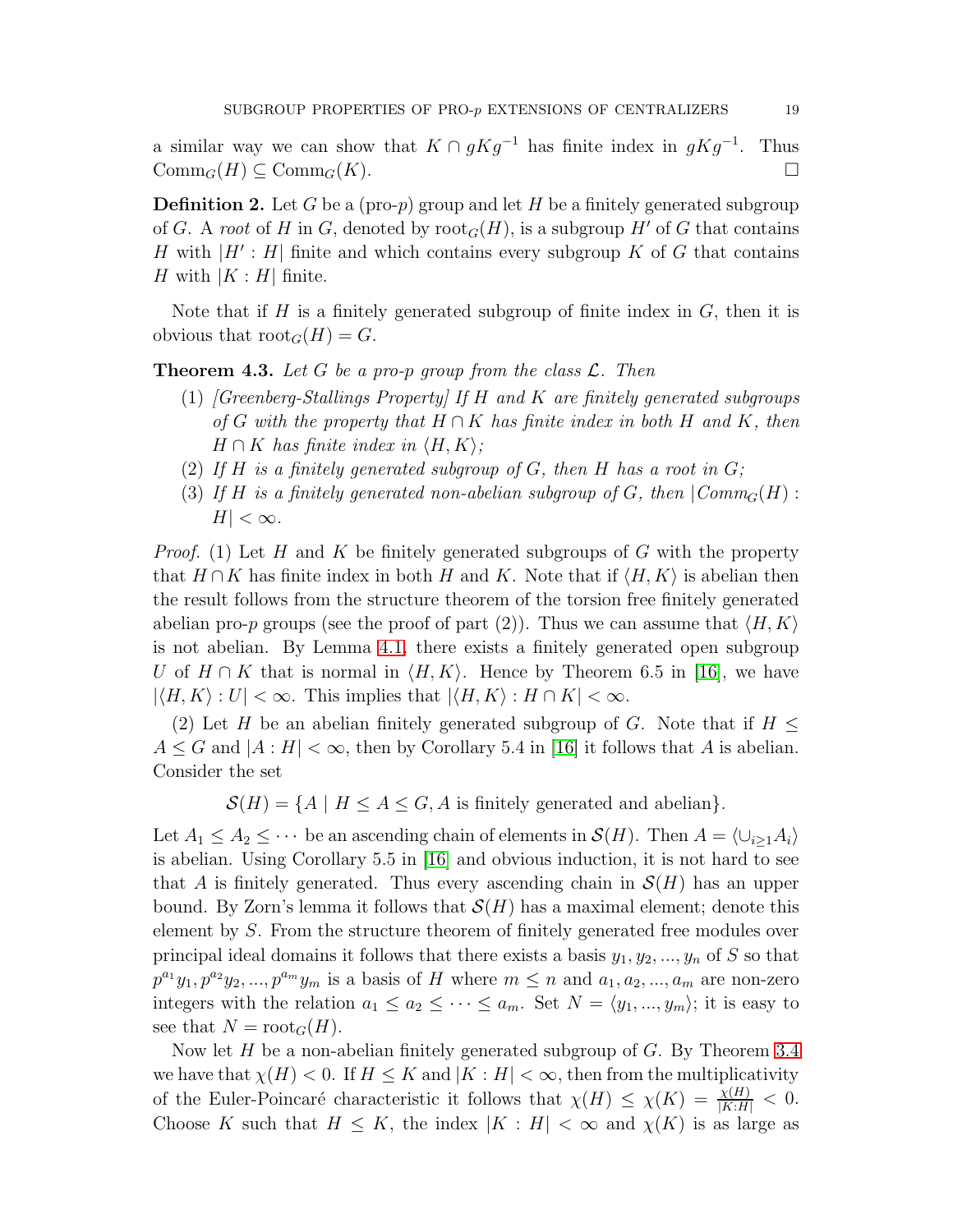possible. We claim that K is a root of G. Indeed, suppose that there is some  $M \leq G$  such that  $H \leq M$ , the index  $|M : H| < \infty$  and K does not contain M. Then by Greenberg-Stallings property, we have that  $H$  is also of finite index in  $A = \langle K, M \rangle$ . But then  $\chi(A) = \frac{\chi(K)}{|A:K|} > \chi(K)$ , which is a contradiction. Thus we must have  $K = \text{root}_G(H)$ .

(3) Let H be a finitely generated non-abelian subgroup of G. By  $(2)$ , H has a root in  $G$ . By Proposition [4.2](#page-17-1) we have

 $\mathrm{Comm}_{G}(H) = \mathrm{Comm}_{G}(\mathrm{root}_{G}(H)).$ 

Since  $\text{root}_G(\text{root}_G(H)) = \text{root}_G(H)$ , it suffices to prove that if  $H = \text{root}_G(H)$ , then  $H = N_G(H) = \text{Comm}_G(H)$ .

Suppose that  $H = \text{root}_G(H)$ . By Theorem 6.7 in [\[16\]](#page-27-0), H has finite index in  $N_G(H)$ . Hence we have

$$
H \le N_G(H) \le \text{root}_G(H) = H.
$$

Thus  $H = N_G(H)$ . Also, it is clear that  $N_G(H) \leq \text{Comm}_G(H)$ . It remains to show that  $\mathrm{Comm}_G(H) \leq N_G(H)$ . Let  $g \in \mathrm{Comm}_G(H)$ . This means that  $H \cap gHg^{-1}$ has finite index in both H and  $gHg^{-1}$ , and as a consequence we have

$$
\operatorname{root}_G(H \cap gHg^{-1}) = \operatorname{root}_G(gHg^{-1}) = \operatorname{root}_G(H) = H.
$$

It follows that

 $\langle gHg^{-1}, H \rangle = H.$ 

Suppose that  $g \in \text{Comm}_G(H) \backslash N_G(H)$ . Then  $gHg^{-1} \neq H$ , and hence H is properly contained in  $\langle g H g^{-1}, H \rangle = H$ , a contradiction. Thus we must have  $\mathrm{Comm}_G(H)\backslash N_G(H) = \emptyset$ , i.e.,  $N_G(H) = \mathrm{Comm}_G(H)$ , as desired. This finishes the  $\Box$ 

**Definition 3.** For a given subgroup  $H$  of  $G$ , the normalizer tower of  $H$  in  $G$  is defined as

 $N_G^0(H) = H$ ,  $N_G^{\alpha+1}(H) = N_G(N_G^{\alpha}(H))$ 

and if  $\alpha$  is a limit ordinal, then

$$
N_G^{\alpha}(H) = \bigcup_{\beta < \alpha} N_G^{\beta}(H).
$$

By part (2) of the above theorem and Theorem 6.7 in [\[16\]](#page-27-0) we have the following.

**Corollary 4.4.** Let G be a pro-p group from the class  $\mathcal{L}$ . If H is a finitely generated non-abelian subgroup of  $G$ , then the normalizer tower of  $H$  in  $G$  stabilizes after finitely many steps, i.e., it has finite length.

<span id="page-19-0"></span>**Proposition 4.5.** Let G be a pro-p group from the class  $\mathcal L$  and let H be a nonabelian finitely generated subgroup of G. Then  $Comm_G(H) = root_G(H)$ . In particular, the group H has finite index in  $Comm_G(H)$ .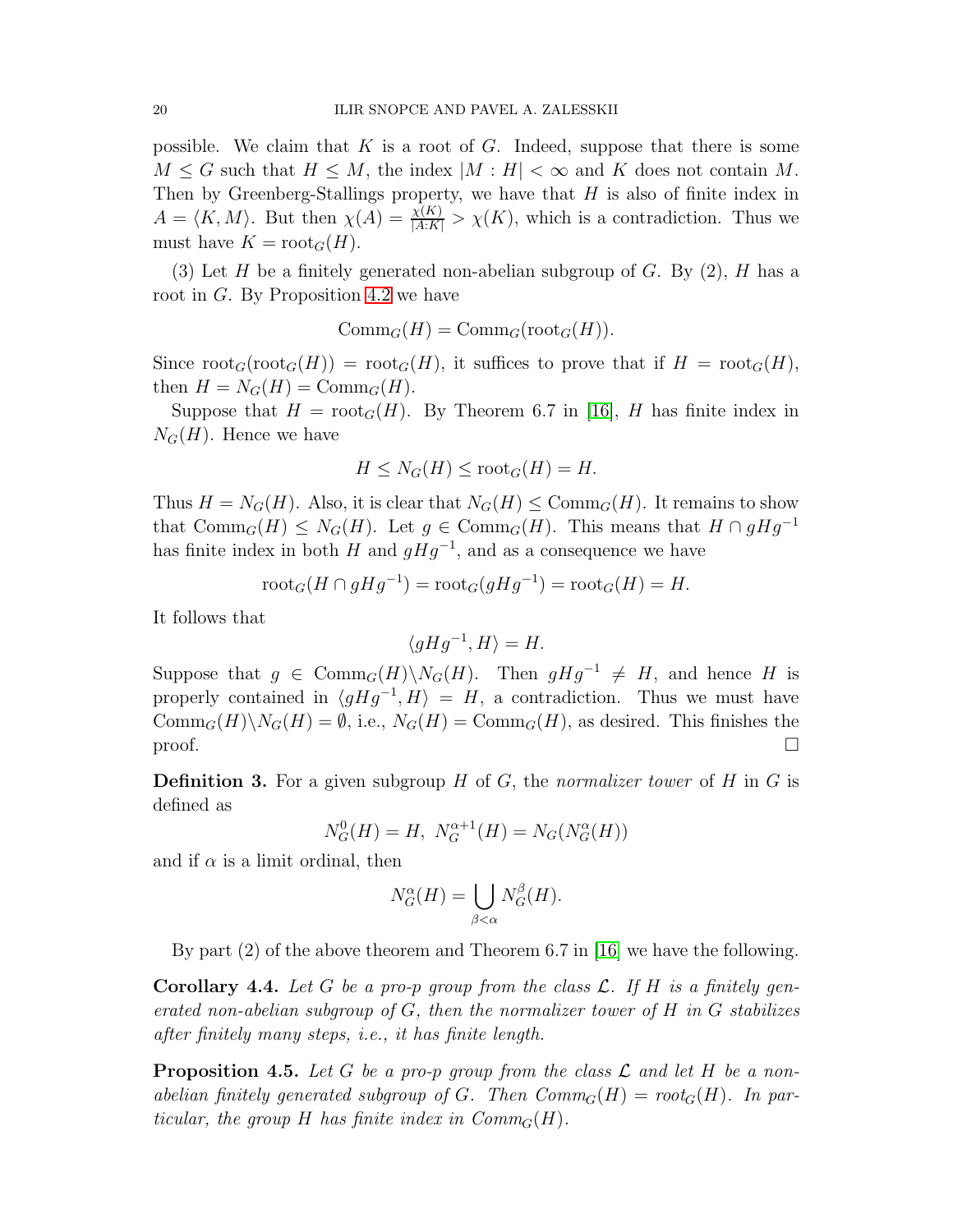Proof. Was performed in the proof of part (3) of Theorem [4.3.](#page-18-0)

The following result generalizes Corollary 6.6 in [\[16\]](#page-27-0).

<span id="page-20-0"></span>**Corollary 4.6.** Let G be a pro-p group from the class  $\mathcal{L}$ . If F is a finitely generated free pro-p subgroup of G with  $d(F)$  not congruent to 1 modulo p, then

$$
F = N_G(F) = root_G(F) = Comm_G(F).
$$

*Proof.* Let F be a finitely generated subgroup of G with  $d(F)$  not congruent to 1 modulo p. By part (2) of Theorem [4.3](#page-18-0) we know that F has a root. Suppose that  $\text{root}_G(F) \neq F$ . Then there is a subgroup H of G that contains F and such that  $|H : F| = p$ . Since H is torsion free, by Serre's result [\[33\]](#page-27-15) we have that H is a free pro-p group. From Nielsen-Schreier formula we have  $d(F) - 1 = p(d(H) - 1)$ . Thus  $d(F) \equiv 1 \pmod{p}$ , which is a contradiction. Thus we must have  $F = \text{root}_G(F)$ . By Theorem 6.7 in [\[16\]](#page-27-0), F has finite index in  $N_G(F)$ . Hence  $F \leq N_G(F) \leq$  $\text{root}_G(F) = F$ . By the previous proposition we have  $F = N_G(F) = \text{root}_G(F)$  $\mathrm{Comm}_G(F)$ .

A finitely generated subgroup H of a group G is said to be *self-rooted* if it has a root in G and  $\text{root}_G(H) = H$ . From the above corollary it follows that if G is a non-abelian pro-p group from the class  $\mathcal{L}$ , then for any  $n \in \mathbb{N}$  there is a self-rooted finitely generated subgroup F of G with  $d(F) > n$ .

Let G be a pro-p group from the class  $\mathcal{L}$ . To every finitely generated self-rooted subgroup  $H$  of  $G$  we associate the set

$$
H^* = \{ U \mid U \le H \text{ and } |H: U| < \infty \}.
$$

Consider the sets

 $\mathcal{M}(G) = \{H \mid H \text{ is a finitely generated subgroup of } G\},\$ 

$$
\overline{G} = \{ H \mid H \le G \},
$$

 $\mathcal{L}(G) = \{H^* \mid H \text{ is a finitely generated self-rooted subgroup of } G\}$ 

and recall that we can consider  $\overline{G}$  as a lattice with the standard meet and joint operations for groups. One can easily prove the following result.

<span id="page-20-1"></span>**Proposition 4.7.** Let G be a pro-p group from the class  $\mathcal{L}$ .

- a) If H is a self-rooted subgroup of G, then  $H^*$  is a convex sublattice of  $\overline{G}$ with greatest element H and without a least element.
- b) The set  $\mathcal{L}(G)$  forms a partition of  $\mathcal{M}(G)$ , i.e., any two distinct elements in  $\mathcal{L}(G)$  are disjoint and  $\mathcal{M}(G)$  is equal to the union of all the elements in  $\mathcal{L}(G)$ .

 $\Box$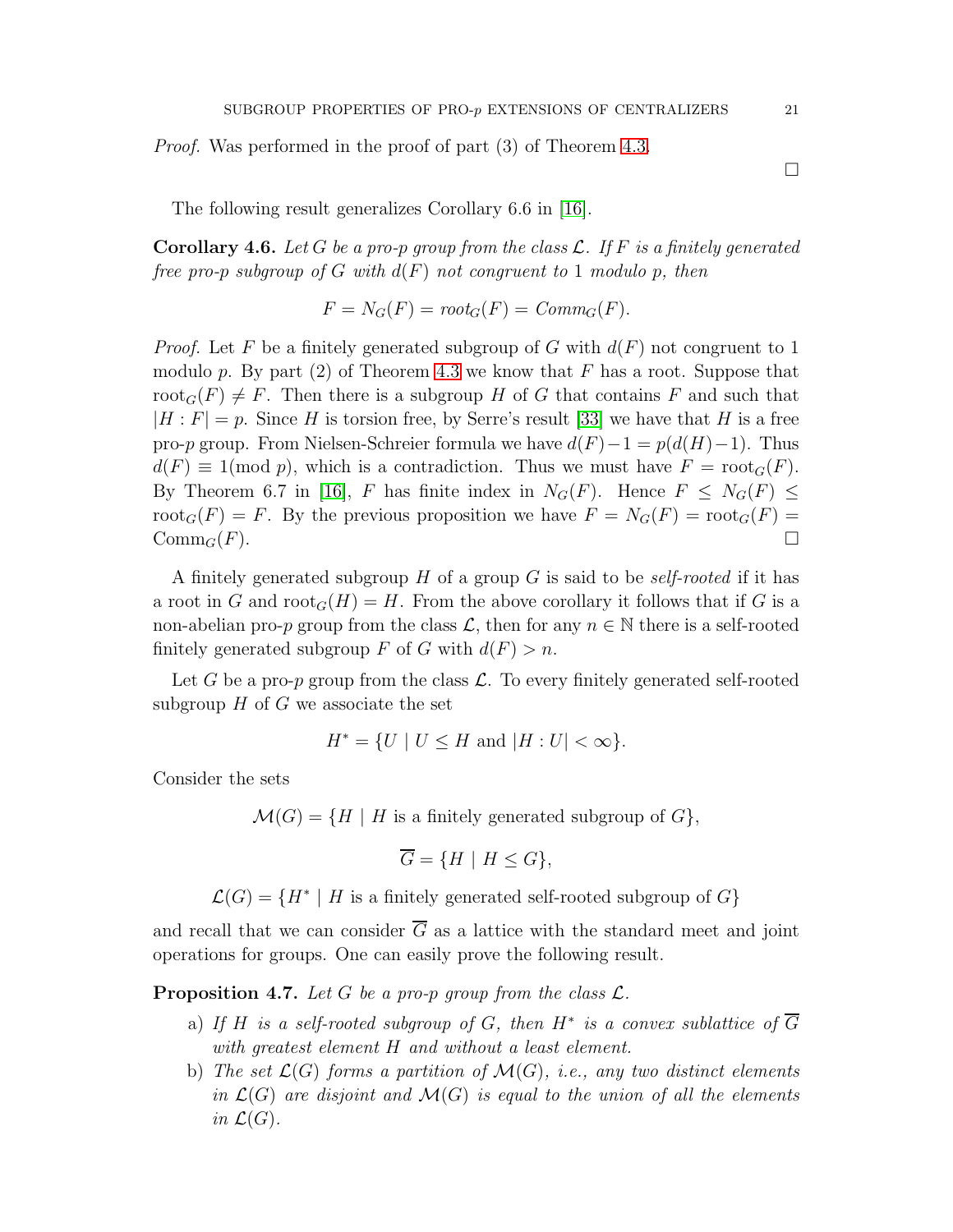# 5. Demushkin groups

**Definition 4.** Let G be a pro-p group. We say G is an  $IF\text{-}group$  if all finitely generated infinite index subgroups of  $G$  are free pro- $p$  groups.

Free pro-p groups are obvious examples of  $IF$ -groups. Infinite Demushkin groups, whose definition we recall below, form another family of IF-groups.

**Definition 5.** A pro-p group G is called a *Demushkin* group if it satisfies the following conditions:

- (i)  $\dim_{\mathbb{F}_p} H^1(G, \mathbb{F}_p) < \infty$ ,
- (ii)  $\dim_{\mathbb{F}_p} H^2(G, \mathbb{F}_p) = 1$ , and
- (iii) the cup-product  $H^1(G,\mathbb{F}_p) \times H^1(G,\mathbb{F}_p) \to H^2(G,\mathbb{F}_p) \cong \mathbb{F}_p$  is a nondegenerate bilinear form.

Infinite Demushkin groups are precisely the Poincaré duality groups of dimension 2. It is well known that if G is an infinite Demushkin group, then all finite index subgroups of  $G$  are Demushkin and all infinite index subgroups of  $G$  are free pro- $p$  (see [\[35\]](#page-27-11)).

Next we discuss some other examples of  $IF$ -groups, which similarly as Demushkin groups, appear in number theory. Let  $K$  be a discrete valuation field with perfect residue field k of characteristic  $p > 0$ , and let  $K_{\text{sep}}$  be a separable closure of K. Denote by  $K(p)$  the maximal p-extension of K in  $K_{\text{sep}}$  and let  $\Gamma(p) = Gal(K(p)/K)$ . When  $v_0 > -1$  and  $\Gamma(p)^{(v_0)}$  is the ramification subgroup of  $\Gamma(p)$  in upper numbering (cf. [\[34\]](#page-27-16), Ch. III), Abrashkin proved that any closed but not open finitely generated subgroup of the quotient  $\Gamma(p)/\Gamma(p)^{(v_0)}$  is a free pro-*p* group [\[1\]](#page-26-7). Hence, according to our definition, it is an IF-group. If  $-1 < v_0 \le 1$ , then  $\Gamma(p)/\Gamma(p)^{(v_0)}$  coincides with the Galois group of the maximal p-extension of the residue field k, and thus it is a free pro-p group. If  $v_0 > 1$  then  $\Gamma(p)/\Gamma(p)^{(v_0)}$  is far from being a free pro-p group. If k is infinite, then it is not finitely generated, and if k is finite, then it is finitely generated but the number of its relations is infinite (cf. [\[5\]](#page-26-8)). Thus if  $v_0 > 1$ , then  $\Gamma(p)/\Gamma(p)^{(v_0)}$  is an IF-group which is neither free pro-p nor Demushkin.

<span id="page-21-0"></span>Theorem 5.1. Let G be a finitely presented IF-group with an open subgroup of deficiency greater than 1. If  $H$  is a finitely generated subgroup of  $G$  that contains a non-trivial normal subgroup of  $G$ , then  $H$  has finite index in  $G$ .

*Proof.* Let H be a finitely generated subgroup of G that contains a non-trivial normal subgroup K of G. Let  $G_1$  be an open subgroup of G such that  $\text{def}(G_1) \geq 2$ . Then  $H \cap G_1$  is a finitely generated subgroup of  $G_1$  and  $K \cap G_1$  is a non-trivial normal subgroup of  $G_1$  that is contained in  $H \cap G_1$ . Note that  $H \cap G_1$  has finite index in  $G_1$  if and only if H has finite index in G. Thus, without loss of generality, we can assume that  $\text{def}(G) \geq 2$ .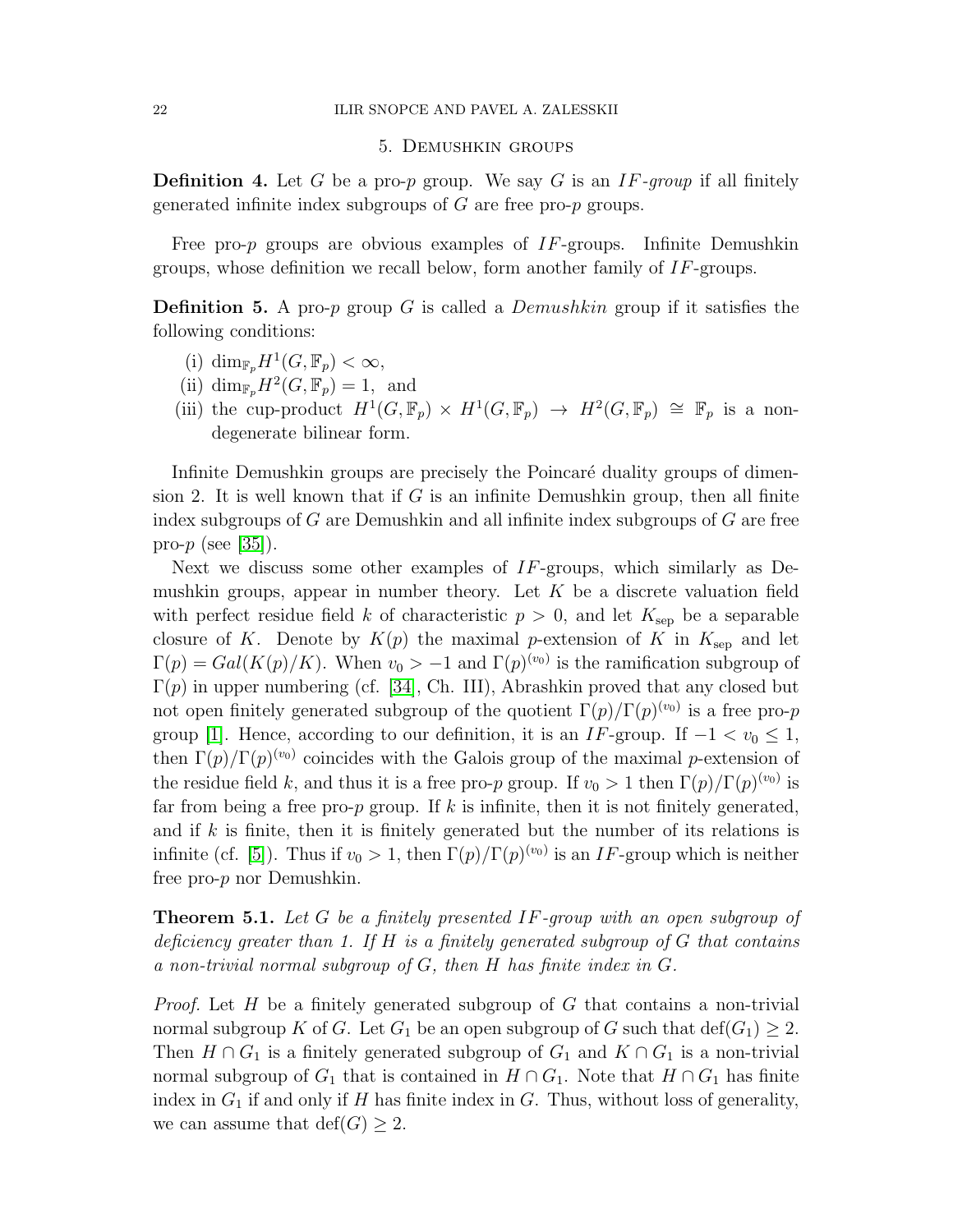Now we use an idea of D. Kochloukova in [\[17\]](#page-27-17), where the theorem is proved for Demushkin groups with  $\chi(G) \neq 0$ . Suppose that  $|G : H| = \infty$ . Firstly we show that H cannot be procyclic. Indeed, if  $H \cong \mathbb{Z}_p$ , then we must have  $K \cong \mathbb{Z}_p$ , and by Theorem 3 in [\[10\]](#page-26-9), it follows that  $\text{def}(G) \leq 1$ . Thus H is a non-abelian free pro-p group. Note that  $\chi(H) = 1 - d(H) \leq -1$  and consider the set

$$
\mathcal{T}(H) = \{ U \mid H \le U \le G, U \text{ is finitely generated and } |G:U| = \infty \}.
$$

Let  $M \in \mathcal{T}(H)$ . Then M is a finitely generated non-abelian free pro-p group and H is a finitely generated subgroup of M that contains the normal subgroup K of G. By Proposition 3.3 in [\[20\]](#page-27-18), it follows that  $|M : H| < \infty$ . Thus M is finitely generated and  $\chi(M) = 1 - d(M) \leq -1$ . From the multiplicativity of the Euler-Poincaré characteristic on finite index subgroups we have

$$
\chi(H) = |M : H|\chi(M).
$$

Since  $-\chi(M) \geq 1$ , it follows that

$$
|M:H| = \frac{\chi(H)}{\chi(M)} \le -\chi(H).
$$

Thus there is an upper bound for  $|M : H|$ . This implies that every ascending chain of elements in  $\mathcal{T}(H)$  has an upper bound. By Zorn's lemma it follows that  $\mathcal{T}(H)$  has a maximal element.

Let N be a maximal element of  $\mathcal{T}(H)$ . Since N is a closed subgroup of G, we have

$$
N = \cap \{ V \mid N \le V \le_o G \}.
$$

Moreover, since N has infinite index in G, there is a sequence  $V_1 \geq V_2 \geq \cdots V_1 \geq$  $V_{i+1} \geq \cdots$  of open subgroups in G such that  $N = \bigcap_{i \geq 1} V_i$ .

For each  $i \geq 1$ , choose  $w_i \in V_i \backslash N$  and set  $W_i = \langle N, w_i \rangle$ . Then we have  $N = \bigcap_{i \geq 1} W_i$ . Note that there is no  $i \geq 1$  with  $|G: W_i| = \infty$ , because otherwise it would contradict the maximality of N in  $\mathcal{T}(H)$ . Hence  $|G:W_i| < \infty$  for all  $i \geq 1$ . Since G is finitely presented, we have that  $\chi_2(G)$  and  $\chi_2(W_i)$  are well defined, where  $\chi_2(G)$  is the second partial Euler-Poincaré characteristic of G. By Lemma 3.3.15 in [\[21\]](#page-27-14) we have  $\chi_2(W_i) \leq |G: W_i|\chi_2(G)$ , which implies that  $\text{def}(W_i) - 1 \geq |G:W_i|(\text{def}(G) - 1)$ . Thus we have

$$
|G:W_i| \le \frac{\text{def}(W_i) - 1}{\text{def}(G) - 1} \le \frac{d(W_i)}{\text{def}(G) - 1} \le \frac{d(N) + 1}{\text{def}(G) - 1}.
$$

Hence the index  $|G:W_i|$  has an upper bound that does not depend on i. This implies that there are only finitely many possibilities for  $W_i$ . Hence,  $N = \bigcap_{i \geq 1} W_i$ has finite index in  $G$ , a contradiction. This finishes the proof.  $\Box$ 

Remark. Note that the result in the above theorem in general is not valid if we do not assume that G has an open subgroup of deficiency greater than 1. For instance, if  $G$  is an infinite solvable Demushkin group, then every open subgroup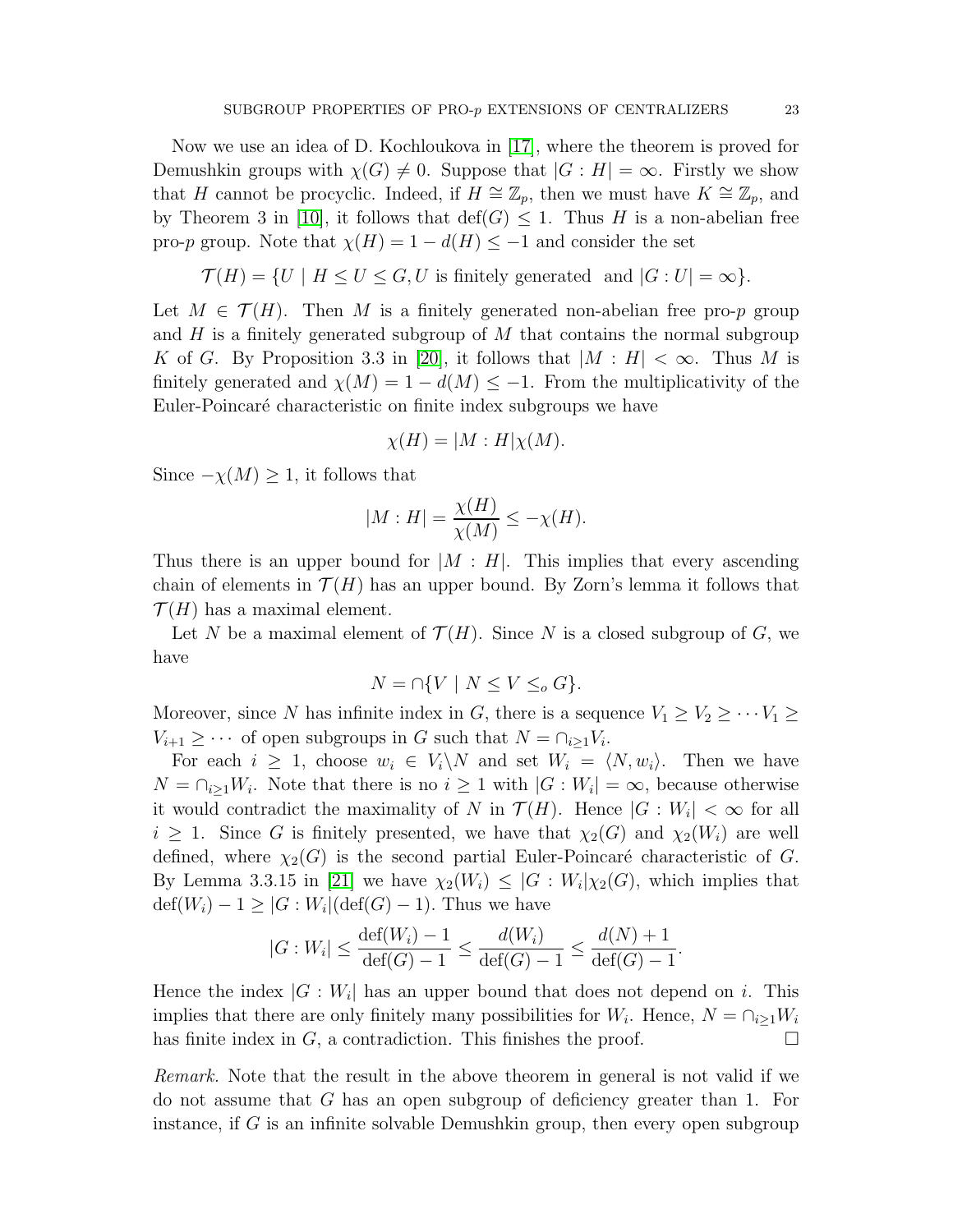of G has deficiency 1 and G has a normal subgroup of infinite index isomorphic to  $\mathbb{Z}_p$ .

As an immediate consequence of Theorem [5.1](#page-21-0) we get the following.

Corollary 5.2. Let G be a finitely presented IF-group with an open subgroup of deficiency greater than 1. If  $H$  is a non-trivial finitely generated normal subgroup of  $G$ , then  $H$  has finite index in  $G$ .

Remark. The above corollary is just a special case of Theorem 3 in [\[10\]](#page-26-9). Moreover, note that the above result is true for any free pro-p group, not only for finitely generated free pro-p groups. Indeed, if G is a free pro-p group and H is a finitely generated subgroup of  $G$  of infinite index, then one can easily find a finitely generated subgroup G' of G such that  $H \leq G'$  and H has infinite index in G'; this is impossible by the above corollary.

<span id="page-23-0"></span>Corollary 5.3. Let G be a finitely presented pro-p group with an open subgroup of deficiency greater than 1. Suppose that all infinite index subgroups of  $G$  are free pro-p groups. Then any non-trivial finitely generated subgroup H of G has finite index in its normalizer in G.

*Proof.* Let H be a finitely generated subgroup of G. If  $N_G(H)$  is of infinite index in  $G$ , then it is a free pro-p group. Since H is a finitely generated normal subgroup of the free pro-p group  $N_G(H)$ , by the above remark, it must be of finite index in  $N_G(H)$ . Now suppose that  $N_G(H)$  has finite index in G. Let K be an open subgroup of G such that  $\det(K) \geq 2$ . Then  $K \cap N_G(H)$  is an open subgroup of K and

 $\det(K \cap N_G(H)) - 1 \geq |K : K \cap N_G(H)|(\det(K) - 1) \geq 1.$ 

Since  $K \cap N_G(H)$  has finite index in  $N_G(H)$ , one can apply the above corollary and obtain that H has finite index in  $N_G(H)$ .

Note that Corollary [5.3](#page-23-0) is an analogue of Theorem 6.7 in [\[16\]](#page-27-0).

Theorem 5.4. Let G be a finitely presented IF-group with an open subgroup of deficiency greater than 1. Then

- (1)  $[Greenberg-Stallings Property]$  If H and K are finitely generated subgroups of G with the property that  $H \cap K$  has finite index in both H and K, then  $H \cap K$  has finite index in  $\langle H, K \rangle$ ;
- (2) If H is a finitely generated subgroup of G, then H has a root in  $G$ ;
- (3) Suppose in addition that all infinite index subgroups of G are free pro-p groups. Then  $|Comm_G(H): H| < \infty$  for any non-trivial finitely generated subgroup H of G.

*Proof.* (1) Let H and K be finitely generated subgroups of G with the property that  $H \cap K$  has finite index in both H and K. Note that if  $\langle H, K \rangle$  is abelian then the result follows from the structure theorem of the torsion free finitely generated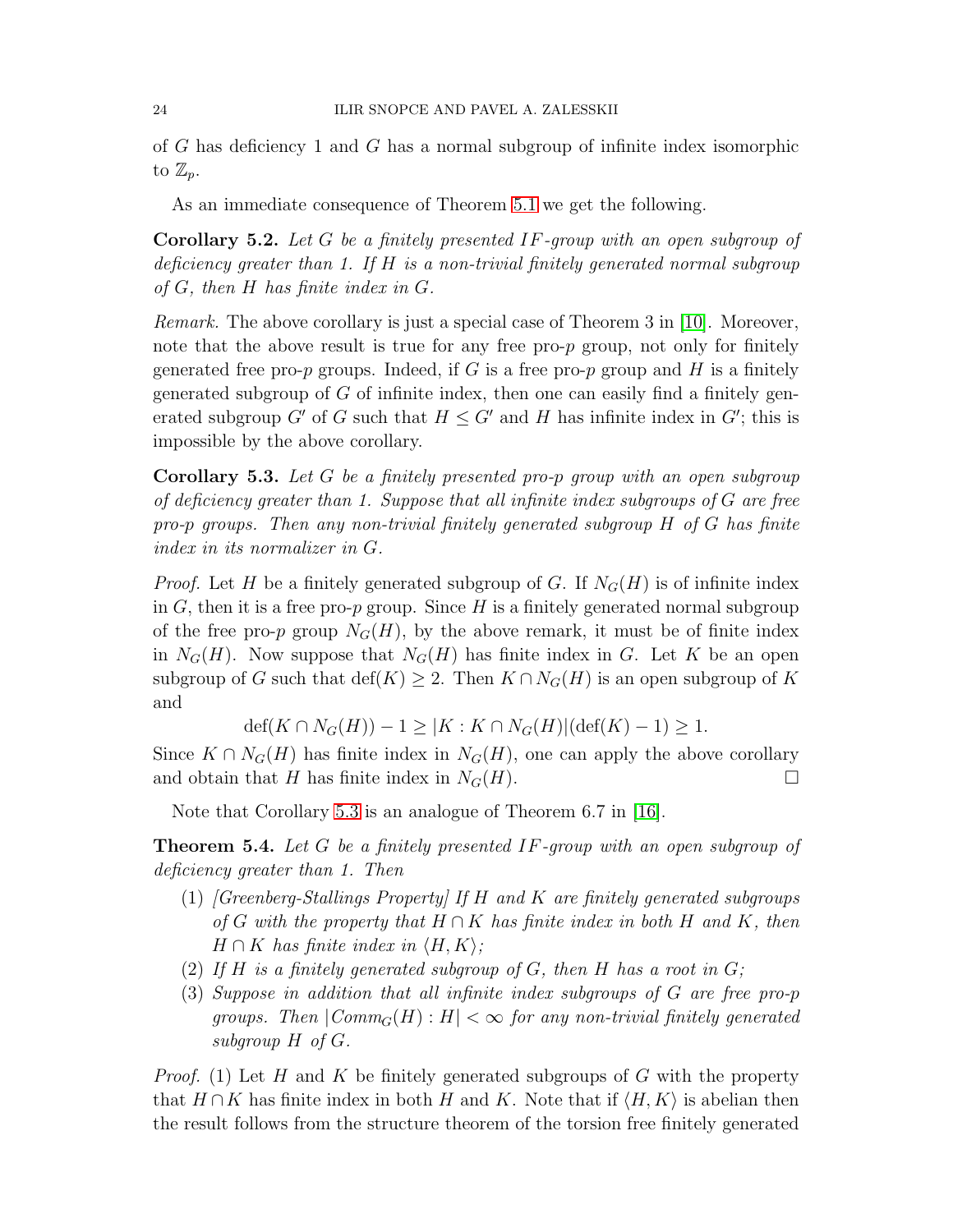abelian pro-p groups. Thus we can assume that  $\langle H, K \rangle$  is not abelian. By Lemma [4.1,](#page-17-0) there exists a finitely generated open subgroup U of  $H \cap K$  that is normal in  $\langle H, K \rangle$ . Hence, by Theorem [5.1,](#page-21-0) we have  $|\langle H, K \rangle : U| < \infty$ . This implies that  $|\langle H, K \rangle : H \cap K| < \infty.$ 

(2) Let H be a finitely generated subgroup of G. If H has finite index in  $G$ , then  $\text{root}_G(H) = G$ . Therefore, we may assume that H has infinite index in G. Consider the set

$$
\mathcal{R}(H) = \{ K \mid H \le K \le G \text{ and } |K : H| < \infty \}.
$$

It is easy to see that H has a root in G if and only if the greatest element of  $\mathcal{R}(H)$ exists. Thus it suffices to show the existence of the greatest element of  $\mathcal{R}(H)$ .

Firstly we consider the case when  $H$  is not procyclic. Since  $H$  is a finitely generated non-abelian free pro-p group, we have  $\chi(H) = 1 - d(H) \le -1$ . Let  $K \in \mathcal{R}(H)$ . Since  $|K : H| < \infty$ , it follows that K is also a finitely generated nonabelian free pro-p group, and  $\chi(K) = 1 - d(K) \leq -1$ . From the multiplicativity of the Euler-Poincaré characteristic on finite index subgroups we have

$$
\chi(H) = |K : H|\chi(K).
$$

Since  $-\chi(K) \geq 1$ , it follows that

$$
|K:H| = \frac{\chi(H)}{\chi(K)} \le -\chi(H).
$$

Thus there is an upper bound for  $|K : H|$ . This implies that every ascending chain of elements in  $\mathcal{R}(H)$  has an upper bound. By Zorn's lemma it follows that  $\mathcal{R}(H)$ has a maximal element.

Next, suppose that  $H \cong \mathbb{Z}_p$  and let  $H_1 \leq H_2 \leq \cdots$  be an ascending chain of elements in  $\mathcal{R}(H)$ . Let  $L = \langle \cup_{i\geq 1} H_i \rangle$ . Then L is a closed abelian subgroup of G, so we must have  $L \cong \mathbb{Z}_p$  (because G is a finitely presented IF-group with an open subgroup of deficiency greater than 1). Since the only closed subgroup of infinite index in  $\mathbb{Z}_p$  is the trivial one, we have  $|L : H| < \infty$ . Thus every ascending chain in  $\mathcal{R}(H)$  has an upper bound. By Zorn's lemma it follows that  $\mathcal{R}(H)$  has a maximal element.

Now let N be a maximal element of  $\mathcal{R}(H)$ . We claim that N is the greatest element of  $\mathcal{R}(H)$ . Suppose this is not true. Then there is  $A \in \mathcal{R}(H)$  such that  $A \nleq N$ , and so, by the Greenberg-Stallings property we have  $|\langle N, A \rangle : H| < \infty$ . Thus  $\langle N, A \rangle$  is an element of  $\mathcal{R}(H)$  which properly contains N. Hence N is not a maximal element of  $\mathcal{R}(H)$ , which is a contradiction.

(3) Let H be a finitely generated subgroup of G. Then  $|N_G(H): H| < \infty$ , by Corollary [5.3.](#page-23-0) Now if we proceed as in the proof of part (3) of Theorem [4.3,](#page-18-0) we get  $|\text{Comm}_G(H): H| < \infty$ .

By part (2) of the above theorem and Corollary [5.3](#page-23-0) we have the following.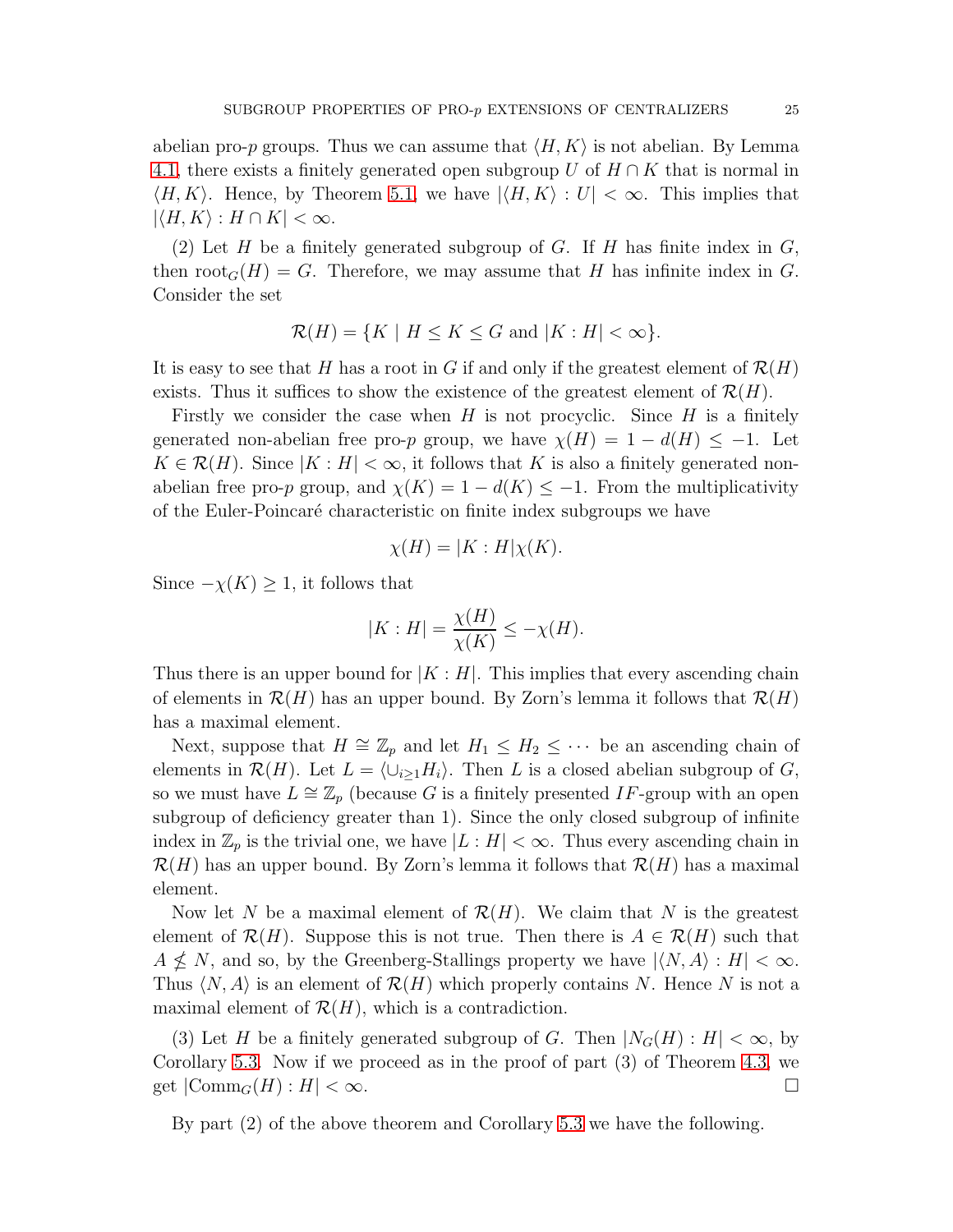Corollary 5.5. Let G be a finitely presented pro-p group with an open subgroup of deficiency greater than 1. Suppose that all infinite index subgroups of G are free pro-p groups. Then the normalizer tower in  $G$  of any non-trivial finitely generated subgroup  $H$  of  $G$  stabilizes after finitely many steps, i.e., it has finite length.

**Proposition 5.6.** Let G be a finitely presented pro-p group with an open subgroup of deficiency greater than 1. Suppose that all infinite index subgroups of G are free pro-p groups. Then for a non-trivial finitely generated subgroup H of G we have  $Comm_G(H) = root_G(H)$ . In particular, the group H has finite index in  $Comm_G(H)$ .

*Proof.* Same as the proof of Proposition [4.5.](#page-19-0)

The following result is an analogue of Corollary [4.6.](#page-20-0)

Corollary 5.7. Let G be a finitely presented IF-group with an open subgroup of deficiency greater than 1. Then for any non-trivial finitely generated subgroup H of G with  $d(H)$  not congruent to 1 modulo p we have

$$
H = root_G(H).
$$

If in addition we suppose that all infinite index subgroups of G are free pro-p groups, then

$$
H = N_G(H) = root_G(H) = Comm_G(H).
$$

*Proof.* Same as the proof of Corollary [4.6.](#page-20-0)

Recall that infinite Demushkin groups have positive deficiency. Moreover, if G is an infinite Demushkin group then it is solvable if and only if  $\text{def}(G) = 1$ . Thus non-solvable Demushkin groups have deficiency greater than 1; hence all the results stated in this section hold for non-solvable Demushkin groups.

Let  $\overline{G}$ ,  $\mathcal{M}(G)$ ,  $H^*$  and  $\mathcal{L}(G)$  be defined as in Section 4. We have the following.

Proposition 5.8. Let G be a finitely presented IF-group with an open subgroup of deficiency greater than 1.

- a) If H is a self-rooted subgroup of G, then  $H^*$  is a convex sublattice of  $\overline{G}$ with greatest element H and without a least element.
- b) The set  $\mathcal{L}(G)$  forms a partition of  $\mathcal{M}(G)$ , i.e., any two distinct elements in  $\mathcal{L}(G)$  are disjoint and  $\mathcal{M}(G)$  is equal to the union of all the elements in  $\mathcal{L}(G)$ .

## 6. Abstract limit groups

In [\[26\]](#page-27-4), as we mentioned in the introduction, Rosset proved that every finitely generated subgroup of a free group has a root. The following theorem generalizes this result to the class of abstract limit groups.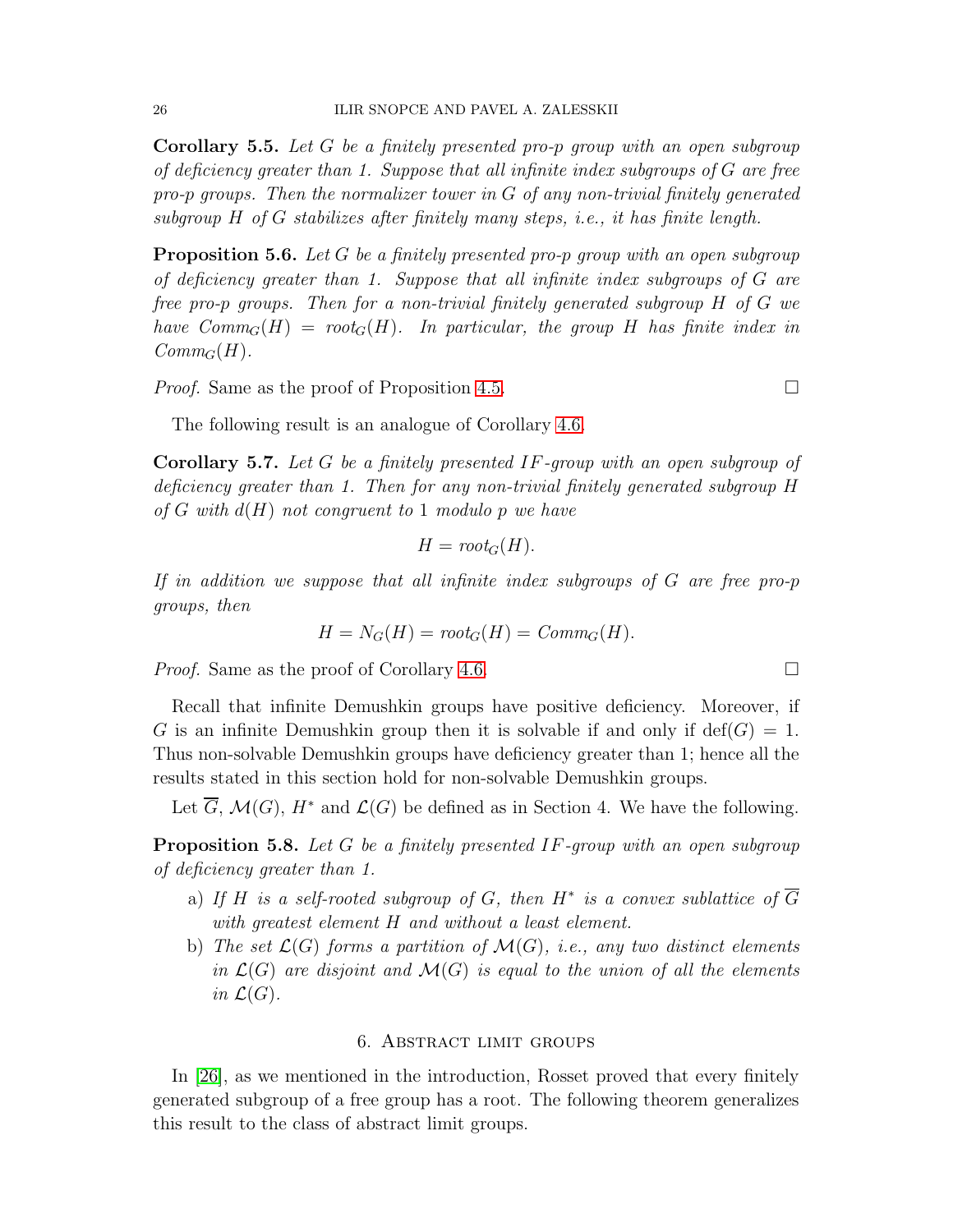**Theorem 6.1.** Let G be an abstract limit group. If H is a finitely generated subgroup of  $G$ , then  $H$  has a root in  $G$ .

Proof. We only need to mention that by Theorem 6 in [\[22\]](#page-27-3), abstract limit groups satisfy the Greenberg-Stallings property and by Lemma 5 in [\[15\]](#page-27-1), non-abelian abstract limit groups have negative Euler characteristic. The rest of the proof is similar to the proof of part (2) of Theorem [4.3.](#page-18-0)

By the above theorem and Theorem 1 in [\[2\]](#page-26-10) we have the following.

**Corollary 6.2.** Let  $G$  be an abstract limit group. If  $H$  is a finitely generated non-abelian subgroup of G, then the normalizer tower of H in G stabilizes after finitely many steps, i.e., it has finite length.

Finally, let us note that the result of Proposition [4.7](#page-20-1) also holds for abstract limit groups.

ACKNOWLEDGEMENT This work was carried out while the first author was holding a CNPq Postdoctoral Fellowship at the University of Brasília. He would like to thank CNPq for the financial support and the Department of Mathematics at the University of Brasília for its warm hospitality and the excellent research environment.

#### **REFERENCES**

- <span id="page-26-7"></span>[1] V. A. Abrashkin, A group-theoretic property of ramification filtration, Izv. Ross. Acad. NaukSer. Mat. 62 (1998), no. 6, 3–26; translation in Izv. Math. 62 (1998), no. 6, 1073– 1094.
- <span id="page-26-10"></span><span id="page-26-2"></span>[2] M. R. Bridson and J. Howie, Normalizers in limit groups, Math. Ann. 337 (2007), 385–394.
- <span id="page-26-6"></span>[3] M. R. Bridson, J. Howie, Ch. F. Miller, III, and H. Short, Subgroups of direct products of limit groups, Ann. of Math. **170** (2009), 1447–1467.
- [4] Chagas, S. C., Zalesskii, P. A., The Figure Eight Knot group is Conjugacy Separable, Journal of Algebra and its Applications 8 (2009), 1-19.
- <span id="page-26-8"></span><span id="page-26-3"></span>[5] N. L. Gordeev, A group-theoretic property of ramification filtration, Izv. Ross. Acad. NaukSer. Mat. 45 (1981), no. 3, 592–607; translation in Izv. Math. 18 (1982).
- <span id="page-26-0"></span>[6] L. Greenberg, Discrete groups of motions, Canad. J. Math. 12 (1960), 415–426.
- [7] W. Herfort and P.A. Zalesskii, A virtually free pro-p need not be the fundamental group of a profinite graph of finite groups, Arch. Math. (Basel), 94, (2010), no. 1, 35–41.
- <span id="page-26-5"></span>[8] W.N. Herfort and P.A. Zalesskii, Addendum: Virtually Free pro-p groups whose Torsion Elements have finite Centralizer, [arXiv:0712.4244v](http://arxiv.org/abs/0712.4244)1.
- <span id="page-26-1"></span>[9] W. N. Herfort, P. A. Zalesskii and T. A. Zapata, Splitting theorems for pro-p groups acting on pro-p trees and 2-generated subgroups of free pro-p products with cyclic amalgamations [arXiv:1103.2955.](http://arxiv.org/abs/1103.2955)
- <span id="page-26-9"></span>[10] J. A. Hillman and A. Schmidt, *Pro-p groups of positive deficiency*, Bull. London Math. Soc. 40 (2008), 1065–1069.
- <span id="page-26-4"></span>[11] I. Kapovich, Subgroup properties of fully residually free groups, Trans. Amer. Math. Soc. 354 (2002), 335–362.
- [12] O. Kharlampovich and A. Myasnikov, Elementary theory of free nonabelian groups, J. Algebra 302 (2006), 451–552.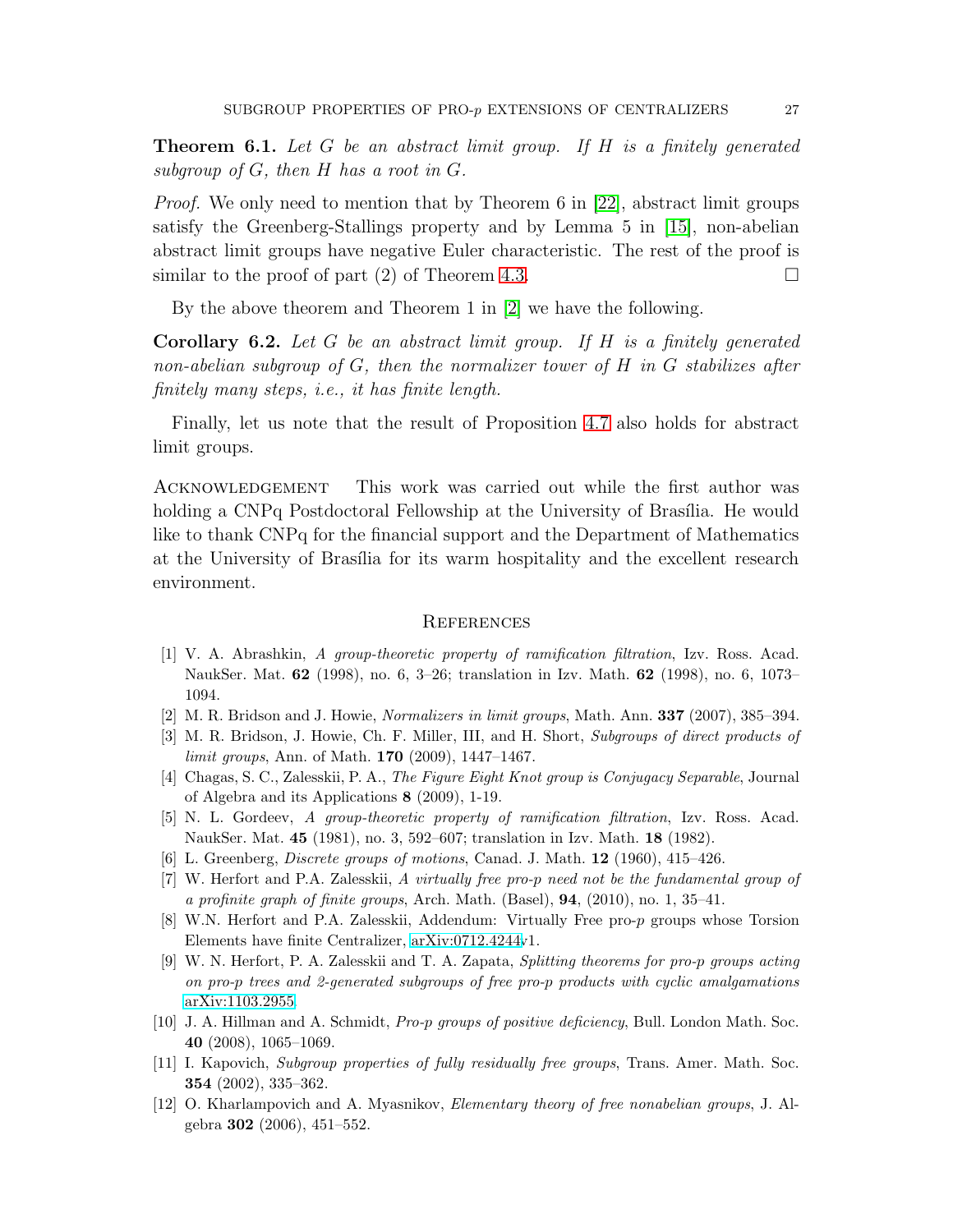- [13] O. Kharlampovich and A. Myasnikov, Implicit function theorem over free groups, J. Algebra 290 (2005), 1–203.
- <span id="page-27-1"></span>[14] O. Kharlampovich and A. Myasnikov, Effective JSJ decompositions, Contemp. Math. AMS. In: Algorithms, Languages, Logic (Borovik, ed.), CONM/ 378, pp. (2005), 87–212
- <span id="page-27-0"></span>[15] D. Kochloukova, On subdirect products of type  $FP_m$ , J. Group Theory 13 (2010), 1–19.
- <span id="page-27-17"></span>[16] D. Kochloukova and P. Zalesskii, On pro-p analogues of limit groups via extensions of centralizers, Math. Z.  $267$  (2011), 109-128.
- <span id="page-27-13"></span>[17] D. Kochloukova, Subdirect products of free pro-p groups and Demushkin groups, Preprint.
- <span id="page-27-12"></span>[18] M. Lackenby, Large groups, property  $(\tau)$  and the homology growth of subgroups, Math. Proc. Cambridge Philos. Soc. 146 (2009), no. 3, 625–648.
- <span id="page-27-18"></span>[19] A. Lubotzky, *Group presentation, p-adic analytic groups and lattices in*  $SL_2(\mathbb{C})$ , Ann. of Math. 118 (1983), 115–130.
- <span id="page-27-14"></span>[20] A. Lubotzky, Combinatorial group theory for pro-p groups, J. Pure Appl. Algebra 25 (1982), 311–325.
- <span id="page-27-3"></span>[21] J. Neukirch, A. Schmidt and K. Wingberg, Cohomology of Number Fields. Second edition. Springer-Verlag, Berlin (2008)
- <span id="page-27-6"></span>[22] A. Nikolaev and D. Serbin, Finite index subgroups of fully residually free groups, preprint, arXiv:math.GR/0809.0938.
- <span id="page-27-5"></span>[23] L. Ribes and P. Zalesskii, Profinite groups. Second edition. Springer-Verlag, Berlin (2010)
- <span id="page-27-10"></span>[24] L. Ribes and P. Zalesskii, *Pro-p trees and applications*. In: New horizons in pro-p groups. Progr. Math. vol. 184, pp. 75–119. Birkhauser Boston (2000)
- <span id="page-27-4"></span>[25] L. Ribes, On amalgamated products of profinite groups, Math. Z. 123 (1971), 357–364.
- [26] Sh. Rosset, Finite index and finite codimension, J. Pure Appl. Algebra 104 (1995), 97–107.
- [27] Z. Sela, Diophantine geometry over groups. I. Makanin-Razborov diagrams, Publ. Inst. Hautes E'tudes Sci. 93 (2001), 31–105.
- [28] Z. Sela, Diophantine geometry over groups. II. Completions, closures and formal solutions, Israel J. Math. 134 (2003), 173–254.
- [29] Z. Sela, Diophantine geometry over groups. III. Rigid and solid solutions, Israel J. Math. 134 (2005), 1–73.
- [30] Z. Sela, Diophantine geometry over groups. IV. An iterative procedure for validation of a sentence, Israel J. Math. **143** (2004), 1-130.
- [31] Z. Sela, *Diophantine geometry over groups.*  $V_2$ : *quantifier elimination. II.*, Geom. Funct. Anal. 16 (2006), 537–706.
- [32] Z. Sela, Diophantine geometry over groups. VI. The elementary theory of a free group, Geom. Funct. Anal. 16 (2006), 707–730.
- <span id="page-27-16"></span><span id="page-27-15"></span>[33] J. P. Serre, Sur la dimension cohomologique des groupes profinis, Topology 3 (1965), 413– 420.
- <span id="page-27-11"></span>[34] J. P. Serre, Local Fields. Springer-Verlag, Berlin (1979)
- <span id="page-27-9"></span>[35] J. P. Serre, Galois Cohomology. Springer-Verlag, Berlin (2002)
- <span id="page-27-2"></span>[36] J. P. Serre, Trees. Springer-Verlag, Berlin (2003)
- <span id="page-27-8"></span>[37] J. R. Stallings, *Topology of finite graphs*, Invent. Math. **71** (1983), 551–565.
- [38] P.A. Zalesskii, Open Subgroups of Free Profinite Products, Proceedings of the International Conference on Algebra, Part 1 (Novosibirsk, 1989), 473–491, Contemp. Math., 131, Part 1, Amer. Math. Soc., Providence, RI, 1992.
- <span id="page-27-7"></span>[39] P.A. Zalesskii, Geometric characterization of free constructions of profinite groups (Russian) Sibirsk. Mat. Zh. 30 (1989), no. 2, 73–84, 226; translation in Siberian Math. J. 30 (1989), no. 2, 227235.